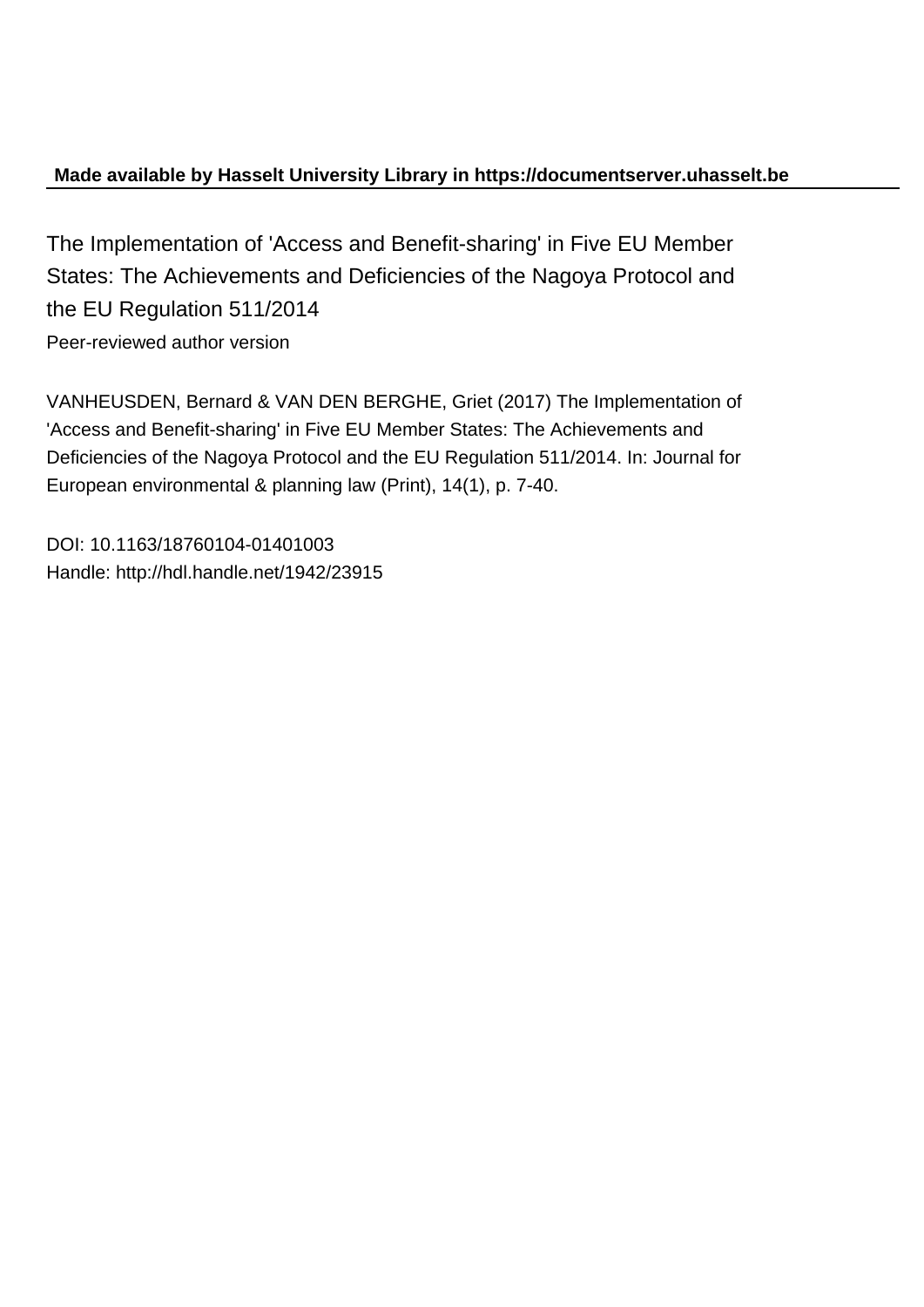**The implementation of 'Access and Benefit-sharing' in five EU member states: the achievements and deficiencies of the Nagoya Protocol and the EU Regulation 511/2014** 

**Bernard Vanheusden<sup>1</sup>**

Faculty of Law, Hasselt University

**Griet Van den Berghe**  Faculty of Law, Hasselt University

# **Abstract<sup>2</sup>**

The Nagoya Protocol of 2010 on Access and Benefit-sharing and the related European Regulation 511/2014 provide an answer to the question how access to genetic resources may be ensured. However, the EU itself as well as several EU member states struggle with the implementation of the protocol (and the regulation). This article analyses the difficulties encountered at the European and the national level (in five member states) with the implementation of the Nagoya Protocol obligations. It concludes that, although the Nagoya Protocol is an important step forward for the protection of biodiversity and the fight against biopiracy, it clearly is a compromise text, with all the issues arising therefrom. Also Regulation 511/2014 drops a few stiches in the clear delineation of obligations. However, on the national level this does not lead to extremely discrepant national enforcement mechanisms, at least within the five reviewed member states.

## **Keywords**

Access and Benefit-sharing – Nagoya Protocol – Regulation 511/2014 – Implementation in five EU member states – Enforcement and inspection tools

#### **1. Introduction**

<sup>&</sup>lt;sup>1</sup> Corresponding author: **bernard.vanheusden@uhasselt.be.** 

 $2$  This article is based on legal support that the authors performed in 2015-2016 for the Flemish Government. The authors would like to thank the Flemish Government.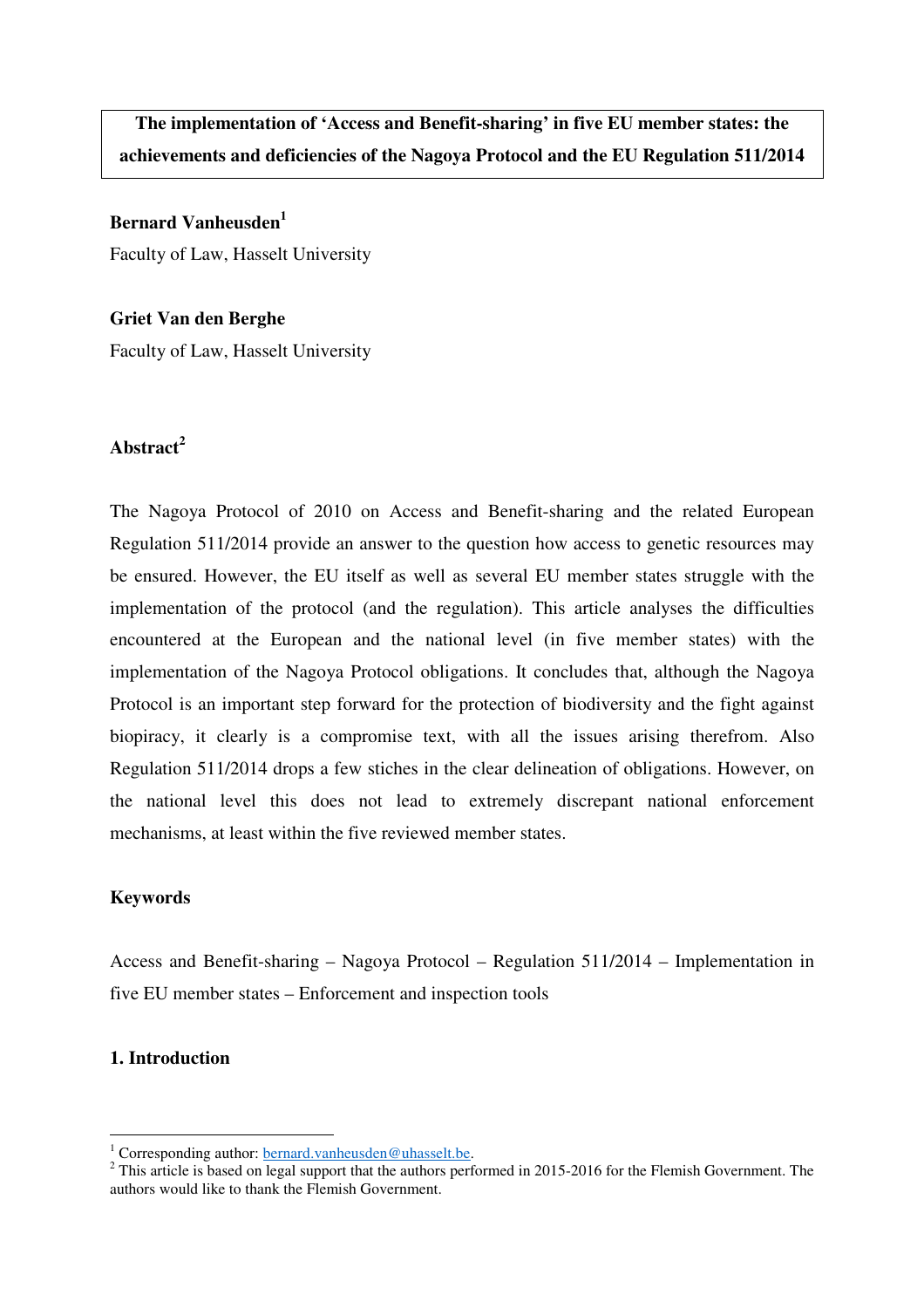Research and utilization of genetic resources has increased significantly in recent decades. The importance of genetic resources for inter alia the pharmaceutical sector and food safety can hardly be overestimated. Increasingly often the question arises as to how access to genetic resources may be ensured (in the future). With the Nagoya Protocol  $(NP)^3$  the international community tried to provide an answer to this question, but the implementation of this compromise text raises several questions.

This contribution reflects on the implementation of the Nagoya Protocol and the related European Regulation  $511/2014<sup>4</sup>$  in five European member states (United Kingdom, the Netherlands, France, Germany and Belgium).

After an outline of the situation of the creation of the Nagoya Protocol and the main commitments and obligations arising from it, this contribution goes through the main articles of Regulation 511/2014. Subsequently, it looks more closely to the difficulties encountered at the European level with the implementation of the Nagoya Protocol obligations. This is done on the basis of several examples. We then discuss the difficulties that may arise, implementing these obligations at the national level by giving a general example on traditional knowledge. Finally, we zoom into the state of affairs on the national level in the five member states concerned.

#### **2. Historical background of the Nagoya Protocol**

 $\overline{a}$ 

It is widely accepted that biological diversity is of immeasurable intrinsic value and performs numerous functions that are critical to the quality of our living environment. Even so, biodiversity keeps declining strongly worldwide and it seems hard to stop this trend. In 1992 the Convention on Biological Diversity (CBD) was accepted and signed<sup>5</sup>. It is the first (and only) international instrument that deals with biodiversity in a comprehensive way. The objective of the CBD is threefold: firstly, the Convention aims to protect and preserve the

<sup>&</sup>lt;sup>3</sup> Nagoya Protocol on Access to Genetic Resources and the Fair and Equitable Sharing of Benefits Arising from their Utilization, to the Convention on Biological Diversity, Nagoya 29 October 2010.

<sup>&</sup>lt;sup>4</sup> Regulation (EU) No. 511/2014 of the European Parliament and of the Council of 16 April 2014 on compliance measures for users from the Nagoya Protocol on Access to Genetic Resources and the Fair and Equitable Sharing of Benefits Arising from their Utilization in the Union *OJ L* 20 May 2014, Vol. 150, 59 and following (hereafter: Regulation 511/2014).

<sup>&</sup>lt;sup>5</sup> Convention on Biological Diversity, and its Annexes I and II, Rio de Janeiro, the  $5<sup>th</sup>$  of June 1992.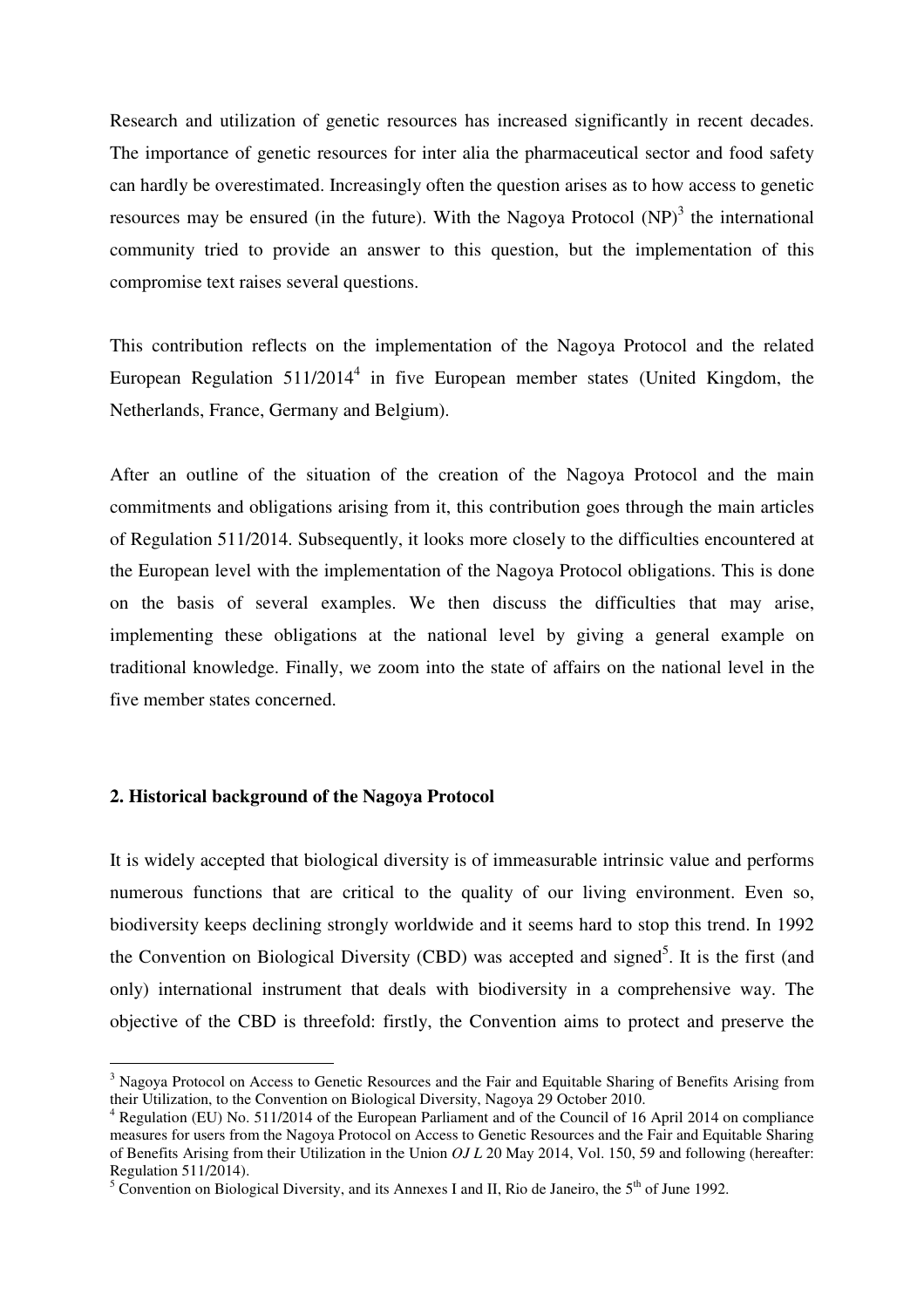existing biodiversity; secondly, it seeks to encourage the sustainable use of the components of biodiversity; and thirdly, it lays a foundation for the fair and equitable sharing of benefits arising from the use of genetic resources.

The third objective, which contains the principle of access and benefit-sharing (ABS), is the most controversial and progressive objective of the Convention. It derived from the consideration that benefit-sharing can be an important incentive for biodiversity conservation. Though the unequal geographical distribution of biological diversity and the lack of a distribution of the benefits from genetic resources, are also reasons that underpin it.

While the bulk of biological diversity is located in 'developing' countries (around the equator), the technology to use their components and to patent these are mainly settled in 'developed' countries. In this way, the advantages and benefits of biodiversity and genetic resources mainly end up in 'developed' countries, despite the fact that the burden to protect and preserve biodiversity rests for the greater part on the shoulders of 'developing' countries. In parallel with the increasing demand from the West to deal with biodiversity in a more sustainable way, the demand of 'developing' countries for more sovereignty over their genetic resources increased<sup>6</sup>. These concerns were reflected in the CBD. However, the implementation of this objective was long overdue.

In 2002 the Bonn Guidelines<sup>7</sup> were established as a non-binding code of conduct aimed at guiding CBD parties and other stakeholders in the implementation of the ABS provisions of the CBD $<sup>8</sup>$ . The guidelines were to assist parties, governments and other stakeholders in</sup> developing an overall ABS strategy and legal, administrative or policy measures, but fell short through their noncommittal character<sup>9</sup>. Yet, the Bonn Guidelines were useful. Until the adoption of the Nagoya Protocol, they were the only instrument to implement the ABS

<sup>6</sup> *S. Oberthür & G. K. Rosendal* (eds), Global governance of genetic resources, Access and benefit sharing after the Nagoya Protocol, 2014, pp. 4-5.

 $<sup>7</sup>$  Bonn Guidelines on access to genetic resources and fair and equitable sharing of the benefits arising out of their</sup> utilization, UN Doc. UNEP/CBD/COP/6/20 (2002), sixth meeting of the Conference of the Parties to the Convention on Biodiversity, The Hague, 7<sup>th</sup> -19<sup>th</sup> of April 2002, available at: www.cbd.int/doc/publications/cbdbonn-gdls-en.pdf

www.cbd.int/abs/bonn/

<sup>9</sup> www.cbd.int/abs/bonn/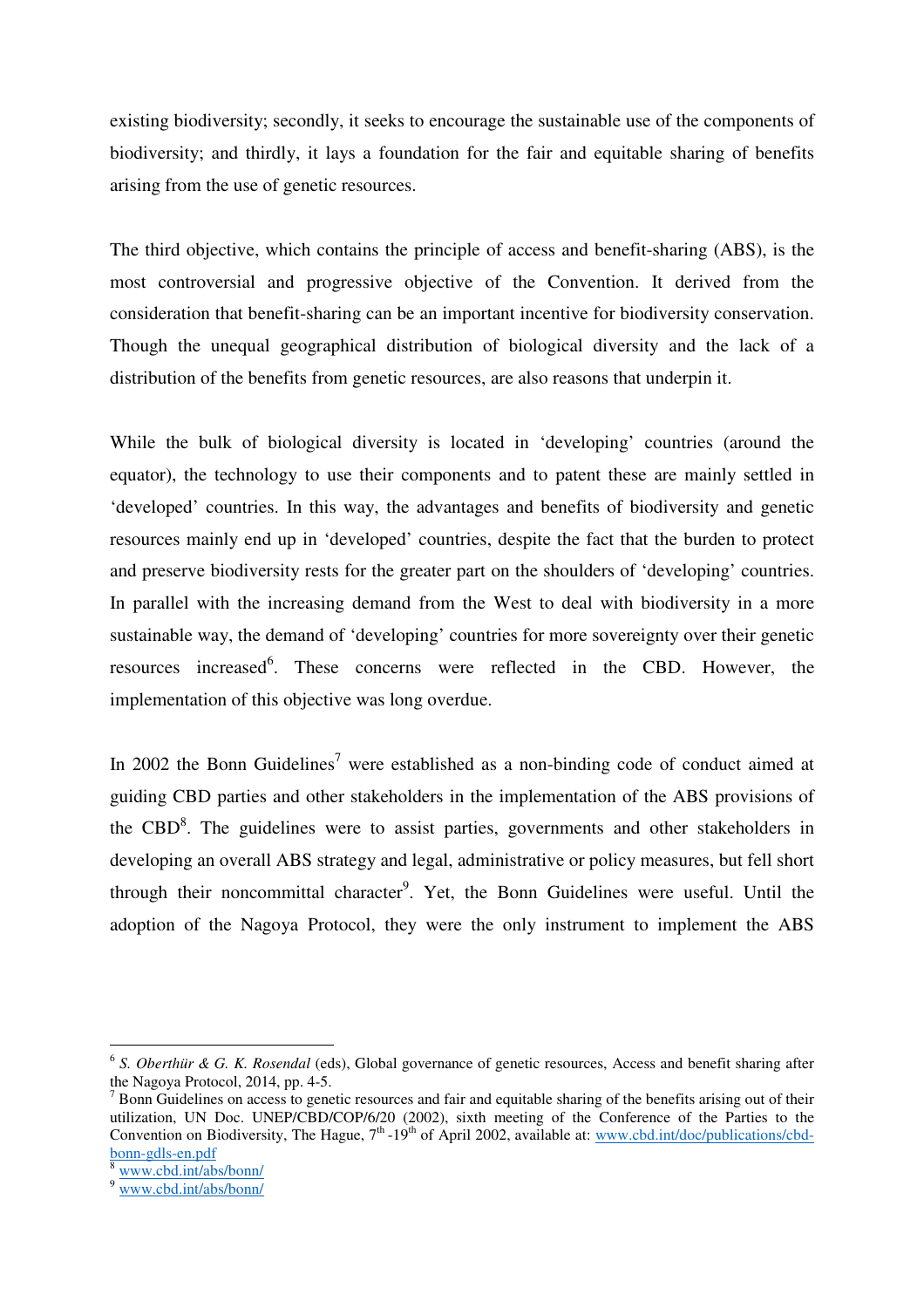provisions in the CBD<sup>10</sup>. Moreover, much of its content found its way into the Nagoya Protocol.

The Nagoya Protocol was eventually agreed upon in 2010, after another six years of negotiations. It offers a binding framework, within which parties should further elaborate the ABS system. By doing so, it responds to the dissatisfaction of supplier countries (biodiversity rich countries) about the increasing number of cases of biopiracy by users (mostly private companies from Western countries) $11$ . Additionally, the Nagoya Protocol provides an adequate solution for the lack of implementation of the third objective of the CBD.

#### **3. Guiding principles of the Nagoya Protocol**

 $\overline{a}$ 

The Nagoya Protocol provides a strong basis for more legal certainty and transparency between genetic resource-suppliers and users. Instead of establishing an ABS system, it obliges the state parties to elaborate one themselves $12$ . It therefore installs a framework that facilitates the use of genetic resources and associated traditional knowledge. By encouraging the use of genetic resources and traditional knowledge and enhancing the opportunities for fair and equitable sharing of benefits, the Nagoya Protocol aims to create incentives to preserve biodiversity, to use its components in a sustainable way and to increase the contribution of biodiversity to sustainable development and human well-being<sup>13</sup>.

As it is a crucial concept for the interpretation of the Nagoya Protocol, we briefly cite the definition of "utilization of genetic resources". According to article 2, c of the Nagoya Protocol "utilization of genetic resources" means *to conduct research and development on the* 

<sup>&</sup>lt;sup>10</sup> *M. Hufty, T. Schulz & M. Tschopp*, The role of Switzerland in the Nagoya Protocol negotiations, in: S. Oberthür & G. K. Rosendal (eds), Global governance of genetic resources, Access and benefit sharing after the Nagoya Protocol, 2014, p. 104.

<sup>11</sup> *K. Bavikatte & D. F. Robinson*, Towards a People's History of the Law: Biocultural Jurisprudence and the Nagoya Protocol on Access and Benefit Sharing, LEAD Journal 2011 (7/1), pp. 35-51, available at: www.leadjournal.org/content/11035.pdf

<sup>&</sup>lt;sup>12</sup> *T. R. Young*, An International Cooperation Perspective on the Implementation of the Nagoya Protocol, in: E. Morgera, M. Buck & E. Tsioumani, The 2010 Nagoya Protocol on Access and Benefit-sharing in Perspective, 2013, p. 457.

<sup>&</sup>lt;sup>13</sup> Introduction Nagoya Protocol: www.cbd.int/abs/doc/protocol/nagoya-protocol-en.pdf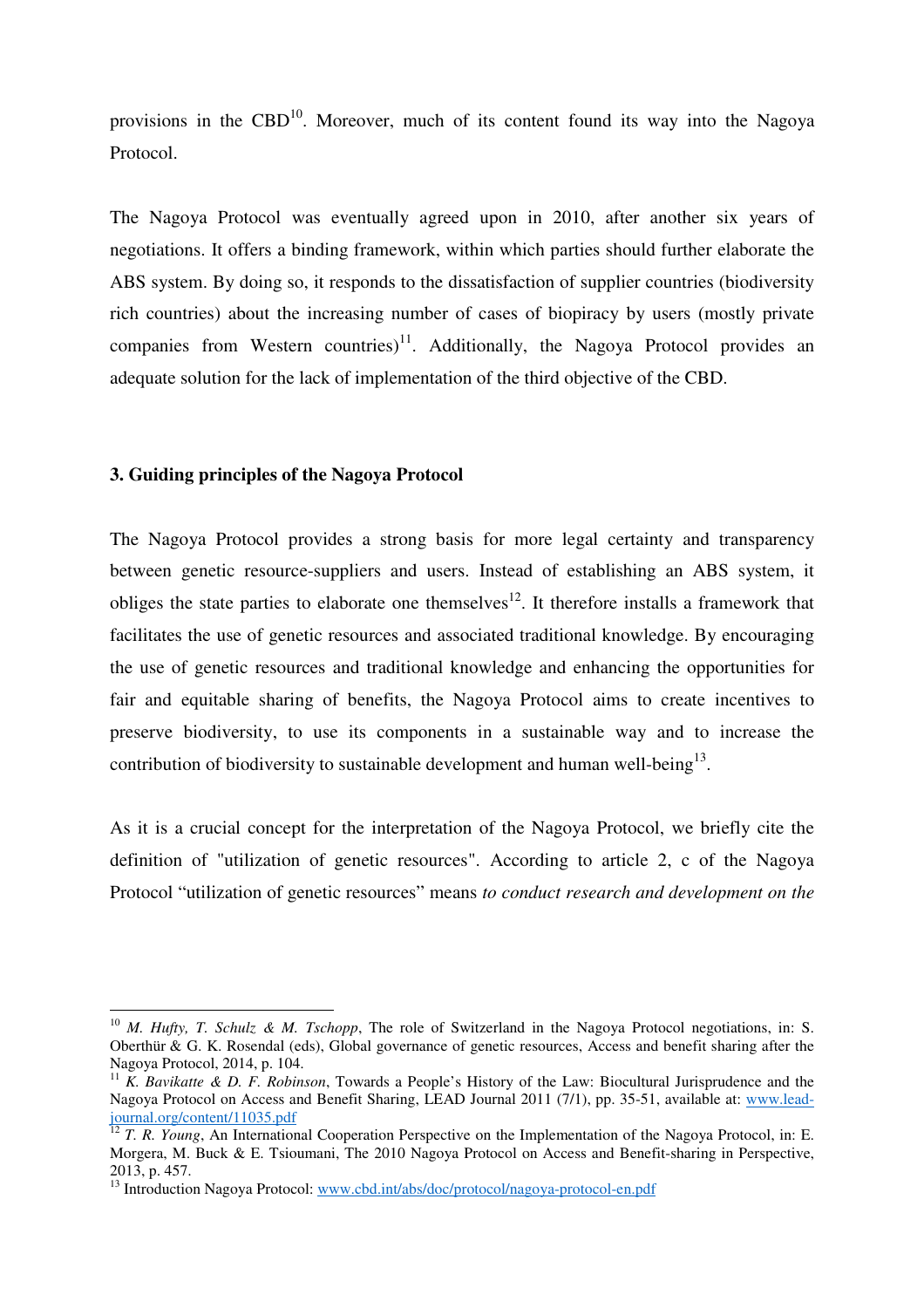*genetic and/or biochemical composition of genetic resources, including through the application of biotechnology (as defined in article 2 CBD)*<sup>14</sup>. We return to this at a later stage.

The provisions of the Protocol broadly can be divided into three pillars:

- provisions concerning the access to genetic resources and traditional knowledge;
- provisions concerning benefit-sharing; and
- provisions concerning compliance.

These will be briefly explained below, as an understanding of the main provisions of the Nagoya Protocol is necessary to fully understand the difficulties that arise in the implementation of the Protocol.

# *3.1 Access*

The provisions concerning access can be found in the articles 6 (with regard to genetic resources) and 7 (with regard to traditional knowledge) of the Nagoya Protocol. Article 6 requires prior informed consent (PIC) of the supplier country<sup>15</sup> for access to its genetic resources, unless that country decides otherwise. It obliges the parties to take legislative, administrative or policy measures that are necessary for this purpose, as (for example) provide information about how PIC can be requested and make the national ABS regulations clear and transparent<sup>16</sup>. In addition, parties shall take measures, as appropriate, to ensure that PIC or approval and involvement of indigenous and local communities, who have an established right to grant access to such genetic resources, has been established $17$ .

Article 7 provides the same obligation for the parties, but regarding traditional knowledge associated to genetic resources. In addition, it states that mutually agreed terms (MAT) should be established with the indigenous and local communities involved.

# *3.2 Benefit-sharing*

<sup>&</sup>lt;sup>14</sup> "Biotechnology" means any technological application that uses biological systems, living organisms, or derivatives thereof, to make or modify products or processes for specific use (art. 2 CBD).

<sup>&</sup>lt;sup>15</sup> That is the country of origin of such resources or a Party that has acquired the genetic resources in accordance with the CBD (art. 6.1 NP).

 $^{16}$  Art. 6.3 NP.

 $17$  Art. 6.2 NP.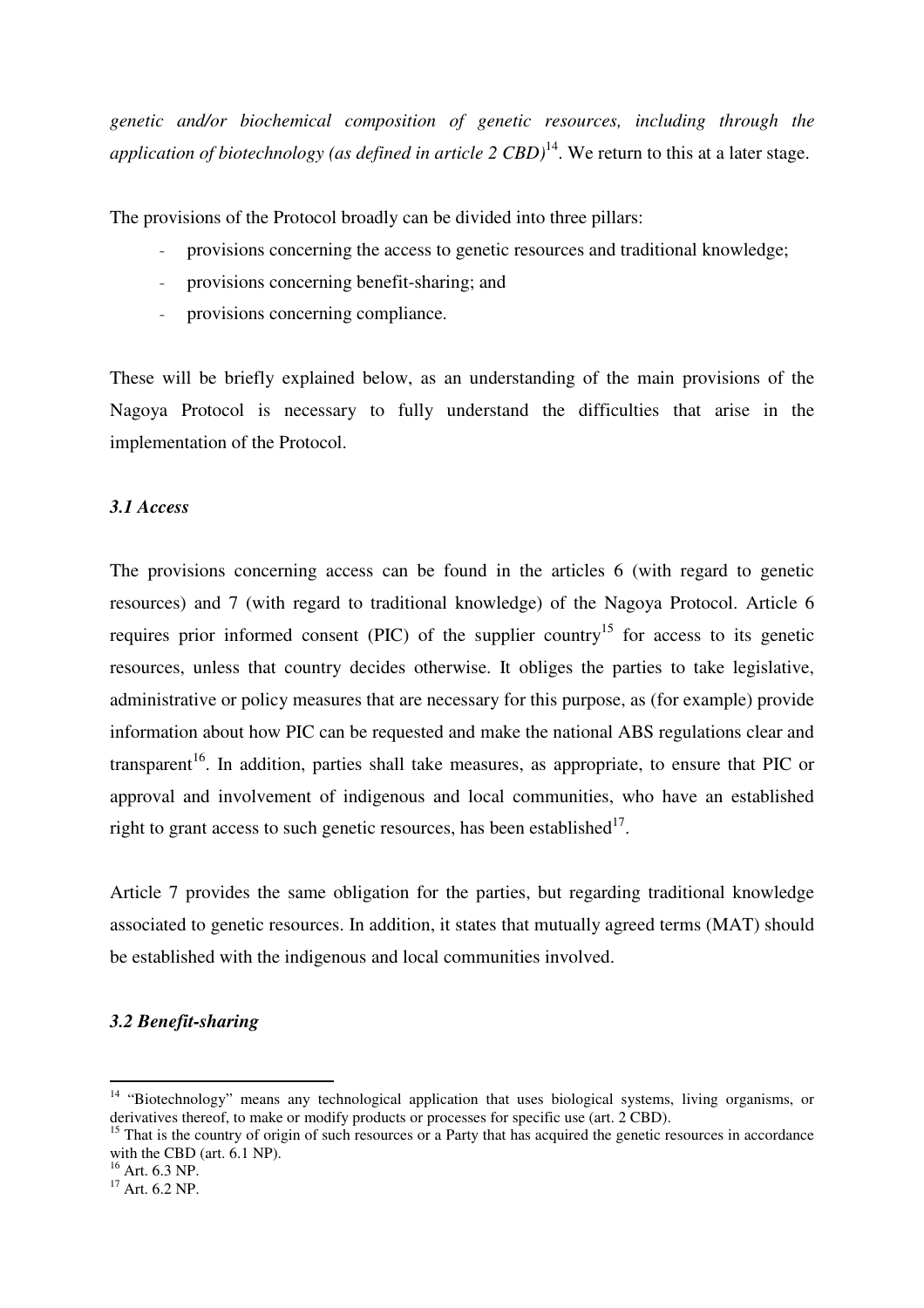Concerning benefit-sharing, article 5 of the Nagoya Protocol dictates that the benefits arising from the utilization of genetic resources (and from successive applications and commercialization) shall be shared fairly and equitably and according to with the supplier country mutually agreed terms and conditions<sup>18</sup>. To this end, parties should take the necessary legal, administrative or policy measures<sup>19</sup>. They must also ensure that such benefits are shared in a fair and equitable manner and on the basis of MAT with the indigenous and local communities who possess these genetic resources, regarding the established rights of these indigenous and local communities over these genetic resources<sup>20</sup>. The use of traditional knowledge also entails benefit-sharing (also on the basis of MAT) with the indigenous and local communities concerned<sup>21</sup>. In this respect, we would like to make a comment on the difference between benefit-sharing arising from the use of genetic resources (article 5.2) and benefit-sharing arising from the use of traditional knowledge (article 5.5). It is remarkable that the obligation to share benefits arising from the use of genetic resources is formulated quite more noncommittal than the obligation to share benefits arising from the use of traditional knowledge<sup>22</sup>.

As each use of genetic resources that generates benefits, gives rise to the obligation to share those benefits, we felt it important to have a look at the definition of "use of genetic resources". As already mentioned above "use of genetic resources" means *to conduct research and development on the genetic and/or biochemical composition of genetic resources* <sup>23</sup>. Although it was previously considered in the negotiations, the Nagoya Protocol does not contain a list of types of research and development that fall within this definition<sup>24</sup>. However this could, even if it were only an illustrative list, prevent certain problems of interpretation. But more on that later.

<sup>&</sup>lt;sup>18</sup> This refers to both monetary and non-monetary benefits (art. 5.1 and 5.4 NP).

<sup>19</sup> Art. 5.3 NP.

 $20$  Art. 5.2 NP.

 $^{21}$  Art. 5.5 NP.

<sup>&</sup>lt;sup>22</sup> This is demonstrated by the phrase "*in accordance with domestic legislation regarding the established rights of these indigenous and local communities*", which is missing in art. 5.5, just as "*with the aim of ensuring…that benefits are shared*" (in art. 5.2) encompasses a weaker obligation then the "*in order that…*" (in art. 5.5).  $23$  Art. 2, c NP.

<sup>&</sup>lt;sup>24</sup> Access and Benefit Sharing, COP decision IX/12, Decision adopted by the Conference of the Parties to the Convention on Biological Diversity at its ninth meeting, UN Doc. UNEP/CBD/COP/DEC/IX/12 (2008)., Section B of Annex II and WG-ABS official document 7/2, Report of the Meeting of the Group of Legal and Technical Experts on Concepts, Terms, Working Definitions and Sectoral Approaches, UN Doc. UNEP/CBD/WG-ABS/7/2 (2008). See also: *E. C. Kamau & G. Winter*, An introduction to the international ABS regime and a comment on its transposition by the EU, LEAD Journal 2013 (9/2), p. 113.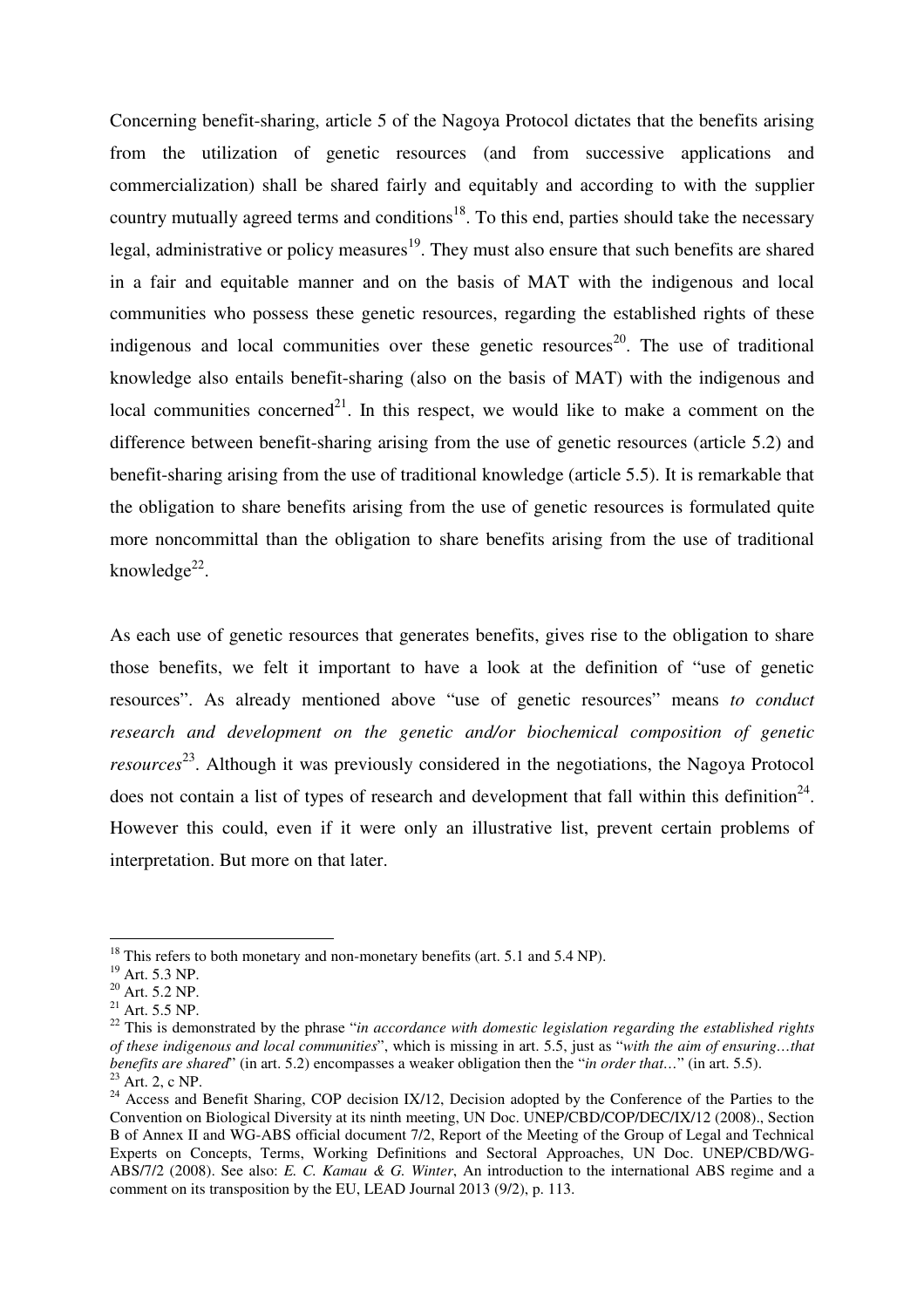## *3.3 Compliance*

The core provisions on compliance are contained in article 15, 16 and 18 of the Nagoya Protocol. However, they are quite vague and their main task is therefore to oblige the parties to take effective and proportionate compliance measures to ensure that access to genetic resources and traditional knowledge could be obtained only on the basis of prior informed consent and after mutually agreed terms were established. While article 15 (on genetic resources) and article 16 (on traditional knowledge) basically say the same thing, article 18 adds to it that parties should ensure that their legal system can be invoked to settle possible disputes arising from  $MAT^{25}$ . In addition, parties should encourage users and suppliers of genetic resources and traditional knowledge to include provisions on dispute resolution in the  $MAT^{26}$ .

To support compliance, monitor the use of genetic resources and traditional knowledge and to increase transparency, article 17 of the Nagoya Protocol prescribes various monitoring provisions. For example: designating one or more checkpoints, in which the relevant information about PIC, MAT and the origin of the genetic resources is collected<sup>27</sup>, but also creating a permit that comprises an international certificate of compliance. This certificate serves as evidence that access to the genetic resources in question was obtained with PIC and MAT have been established in accordance with the requirements of the supplier country<sup>28</sup>. The international certificate of compliance must also be delivered to the ABS-Clearing House. Article 14 of the Nagoya Protocol provides for the establishment of the ABS Clearing House as an international platform for the distribution of information concerning access and benefitsharing. Without prejudice to the protection of confidential information, each party should provide the necessary information to the ABS Clearing House<sup>29</sup>. This information should

<sup>25</sup> Art. 18.2 NP.

<sup>&</sup>lt;sup>26</sup> Art. 18.1 NP. This means amongst others: provisions regarding which law will be applicable, to which court they will submit a dispute, and possible alternative dispute resolution options.

 $27$  Art. 17.1, a) NP.

<sup>&</sup>lt;sup>28</sup> Art. 17.2 and 17.3 NP. The internationally recognized certificate of compliance shall contain the following minimum information when it is not confidential: the issuing authority, date of issuance, the provider, a unique identifier of the certificate, the person or entity to whom prior informed consent was granted, the subject-matter or genetic resources covered by the certificate, confirmation that mutually agreed terms were established, confirmation that prior informed consent was obtained; and whether it is for commercial and/or non-commercial use (art. 18.4 NP).

 $^{29}$  Art. 14.2 NP. Additional information, if available and as appropriate, such as: relevant competent authorities of indigenous and local communities, model contractual clauses, methods and tools developed to monitor genetic resources; and codes of conduct and best practices, may be shared through the ABS-Clearing House (art. 14.3 NP).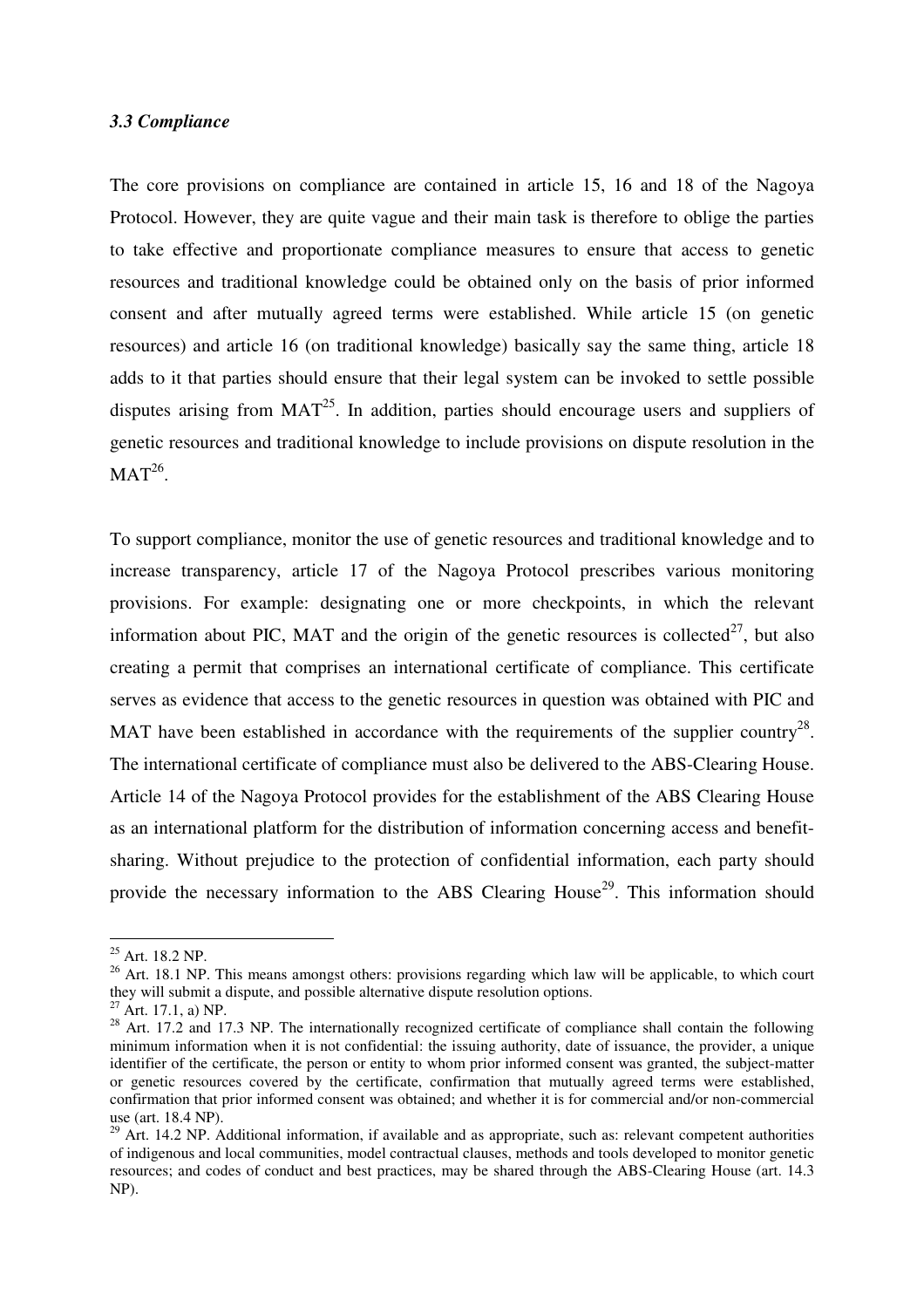include at least: the legal, administrative and policy measures concerning ABS; information on the national focal point and the competent national authorities; and permits that served as evidence for PIC and MAT at the time of access.

Less straightforward, but also relevant for the compliance is article 13 of the Nagoya Protocol, that obliges the parties to designate a national focal point and a competent authority. The national focal point is responsible for the communication with the Secretariat and to provide the necessary information (about the procedures to be followed to obtain PIC and MAT and about the competent national authorities, indigenous and local communities and stakeholders) to applicants<sup>30</sup>. The competent national authority is responsible for granting access or, as applicable, provide written evidence that the access requirements are met. The competent authority also gives advice on the applicable procedures and requirements to obtain PIC and MAT<sup>31</sup>. These functions may be performed by one and the same entity<sup>32</sup>.

#### **4. European Regulation 511/2014**

In the European Union, Regulation (EU) no. 511/2014 implements the Nagoya Protocol. This Regulation entered partly into force on the  $12<sup>th</sup>$  of October 2014, whilst some provisions (namely article 4, 7 and 9) only came into force one year later. In this section we will briefly examine the most important articles of the Regulation. Further we will have a look at some shortcomings of the Regulation on the basis of some examples.

### *4.1 Implementation of the Protocol by the Regulation*

Article 4 contains the obligations of users of genetic resources and traditional knowledge. It prescribes users to exercise due diligence to ascertain that genetic resources and traditional knowledge associated with genetic resources which they utilise have been accessed in accordance with applicable access and benefit-sharing legislation, and that benefits are fairly

 $30$  Art. 13.1 NP.

 $31$  Art. 13.2 NP.

 $32$  Art. 13.3 NP.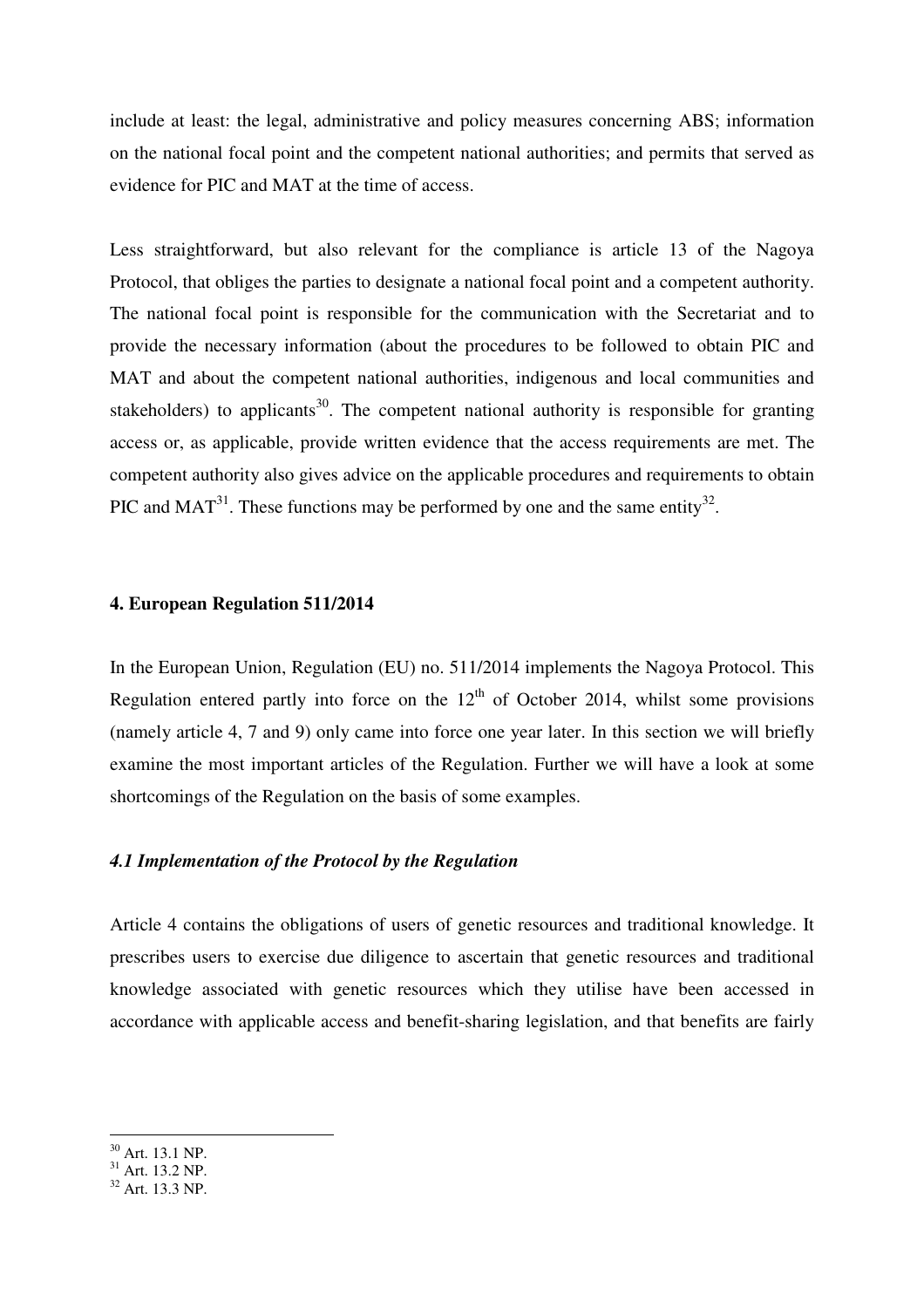and equitably shared upon mutually agreed terms, in accordance with any applicable legislation $33$ .

To do so, users have to seek, keep (for 20 years after the end of the period of utilisation) and transfer to subsequent users the internationally-recognised certificate of compliance and information about the content of MAT which is relevant for subsequent users<sup>34</sup>. If required by applicable legislation or regulatory requirements, genetic resources and traditional knowledge shall only be transferred and utilised in accordance with mutually agreed terms<sup>35</sup>. When users possess insufficient information or when uncertainties about the legality of access and utilisation persist, they have to obtain an access permit or its equivalent and establish MAT, or discontinue utilisation<sup>36</sup>.

There are several exceptions for: certain plant genetic resources for food and agriculture (PGRFA), genetic resources that are (likely) the causing pathogens of a present or imminent public health emergency of international concern, and genetic resources from registered collections within the  $EU^{37}$ .

Under the auspices of the European Commission a European register of collections (that meet certain criteria) will be established<sup>38</sup>. The member states have to regularly verify that each collection or part of a collection under their jurisdiction included in the register meets the criteria. If that is not the case, the member state shall, in dialogue with the collection holder concerned, identify remedial actions or measures and inform the Commission. The Commission can remove the collection or the part of the collection concerned from the register<sup>39</sup>.

<sup>33</sup> Art. 4.1 Regulation 511/2014.

<sup>&</sup>lt;sup>34</sup> Art. 4.3 and 4.6 Regulation 511/2014. If there is no internationally-recognised certificate of compliance available, the following information and relevant documents should be kept: date and place of access of GR or TK; the description of GR or TK utilised; the source from which the GR or TK were directly obtained; information about subsequent users of GR or TK; the presence or absence of rights and obligations relating to access and benefit-sharing including rights and obligations regarding subsequent applications and commercialisation; access permits, where applicable; and MAT (art. 4.3 Regulation 511/2014).

<sup>35</sup> Art. 4.2 Regulation 511/2014.

<sup>&</sup>lt;sup>36</sup> Art. 4.5 Regulation 511/2014.

 $37$  Art. 4.4, 4.7 and 4.8 Regulation 511/2014.

<sup>&</sup>lt;sup>38</sup> Art. 5.1 and 5.3 Regulation 511/2014. Such collections should, for example, be able to apply standardised procedures for exchanging samples of genetic resources and related information with other collections and for supplying third persons, they should as well keep records of all samples supplied to third persons for their utilisation, etc.

<sup>39</sup> Art. 5.4 Regulation 511/2014.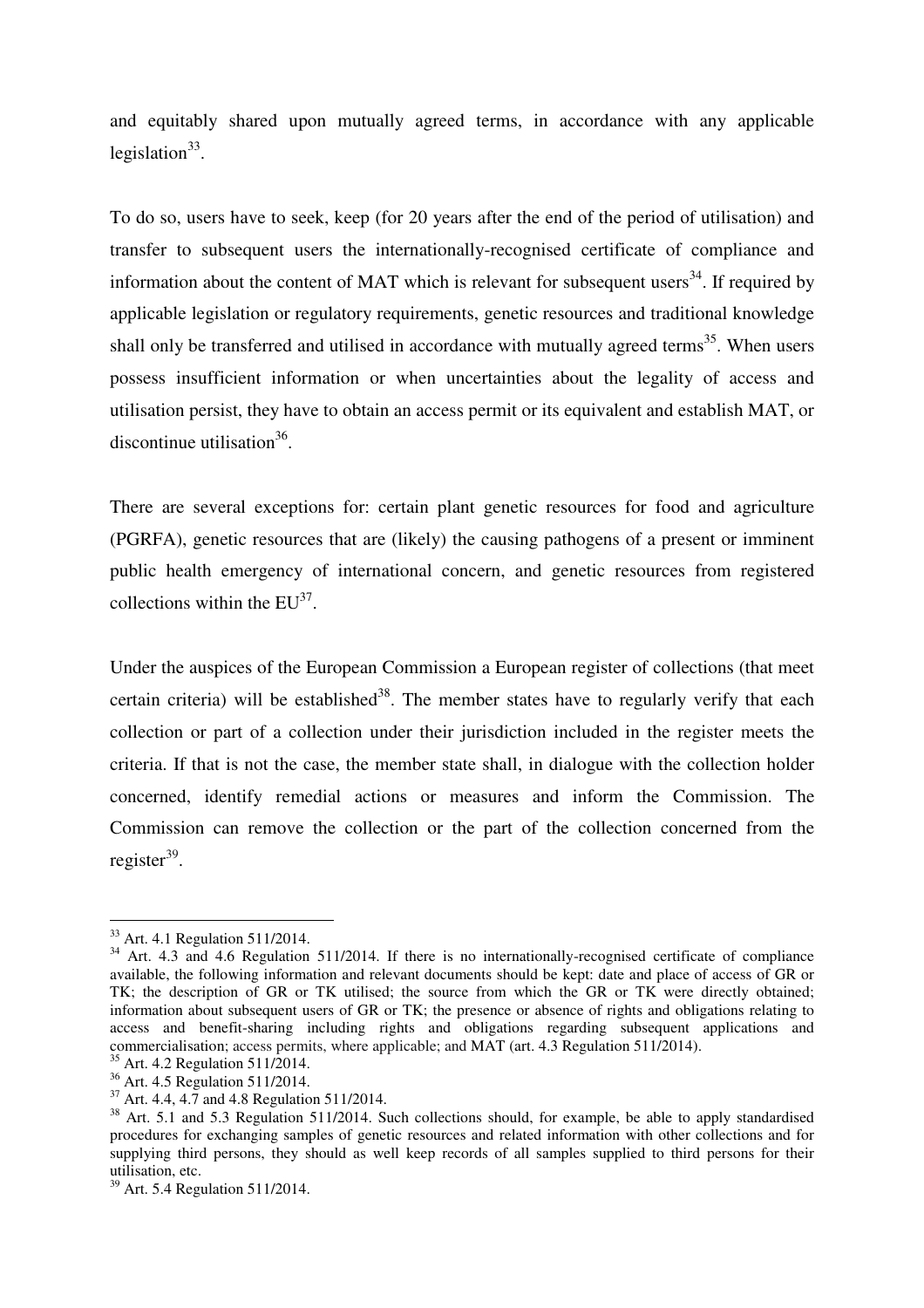According to article 6 of the Regulation 511/2014, each member state has to designate one or more competent authorities to be responsible for the application of the Regulation. When the Regulation came into force, member states had to inform the Commission of the name and address of the competent authority<sup>40</sup>. The Commission designates a focal point on access and benefit-sharing that will be responsible for liaising with the Secretariat of the Convention<sup>41</sup>.

The monitoring of user compliance is regulated by article 7. It obliges the member states and the Commission to request all recipients of research funding involving the utilisation of genetic resources and traditional knowledge to declare that they exercise due diligence (as prescribed by article  $4)^{42}$ . Users have to make this declaration of due diligence at the stage of final development, together with the relevant information from the internationally-recognised certificate of compliance, to the competent authorities<sup>43</sup>. The national authorities have to transmit this information to the ABS-Clearing House, taking into account the possible confidentiality of certain commercial or industrial information $44$ .

There is a rather sceptical attitude towards obliging users to declare to have exercised due diligence only at the end stage of product development<sup>45</sup>. This is indeed quite late in the research and development chain to be reconcilable with the Nagoya Protocol and the political aim of the Regulation, namely to prevent that illegally obtained genetic resources and traditional knowledge would be used within the  $EU^{46}$ .

To ascertain that users comply with their obligations under articles 4 and 7 of the Regulation 511/2014, member states have to carry out checks<sup>47</sup>. Such checks should be effective, proportionate, and dissuasive and should be conducted in accordance with a periodically

<sup>40</sup> Art. 6.1 Regulation 511/2014.

<sup>41</sup> Art. 6.3 Regulation 511/2014.

<sup>42</sup> Art. 7.1 Regulation 511/2014.

<sup>43</sup> Art. 7.2 Regulation 511/2014.

<sup>&</sup>lt;sup>44</sup> Art. 7.3 and 7.5 Regulation 511/2014.

<sup>45</sup> *T. Burelli*, L'Union Européenne et la mise en oeuvre du Protocole de Nagoya. Faut-il se réjouir de l'adoption du Règlement no. 511/2014?, RJE 2015 (3), p. 461.

 $46$  Cons. 9, Regulation 511/2014. See also: Opinion of the European Economic and Social Committee of the  $20<sup>th</sup>$ of March 2013 on the 'Proposal for a Regulation of the European Parliament and of the Council on Access to Genetic Resources and the Fair and Equitable Sharing of Benefits Arising from their Utilisation in the Union' COM(2012) 576 final — 2012/0278 (COD), *OJ L*. 6<sup>th</sup> of June 2013, Vol. C 161, 76, no. 4.3.

<sup>47</sup> Art. 9.1 Regulation 511/2014.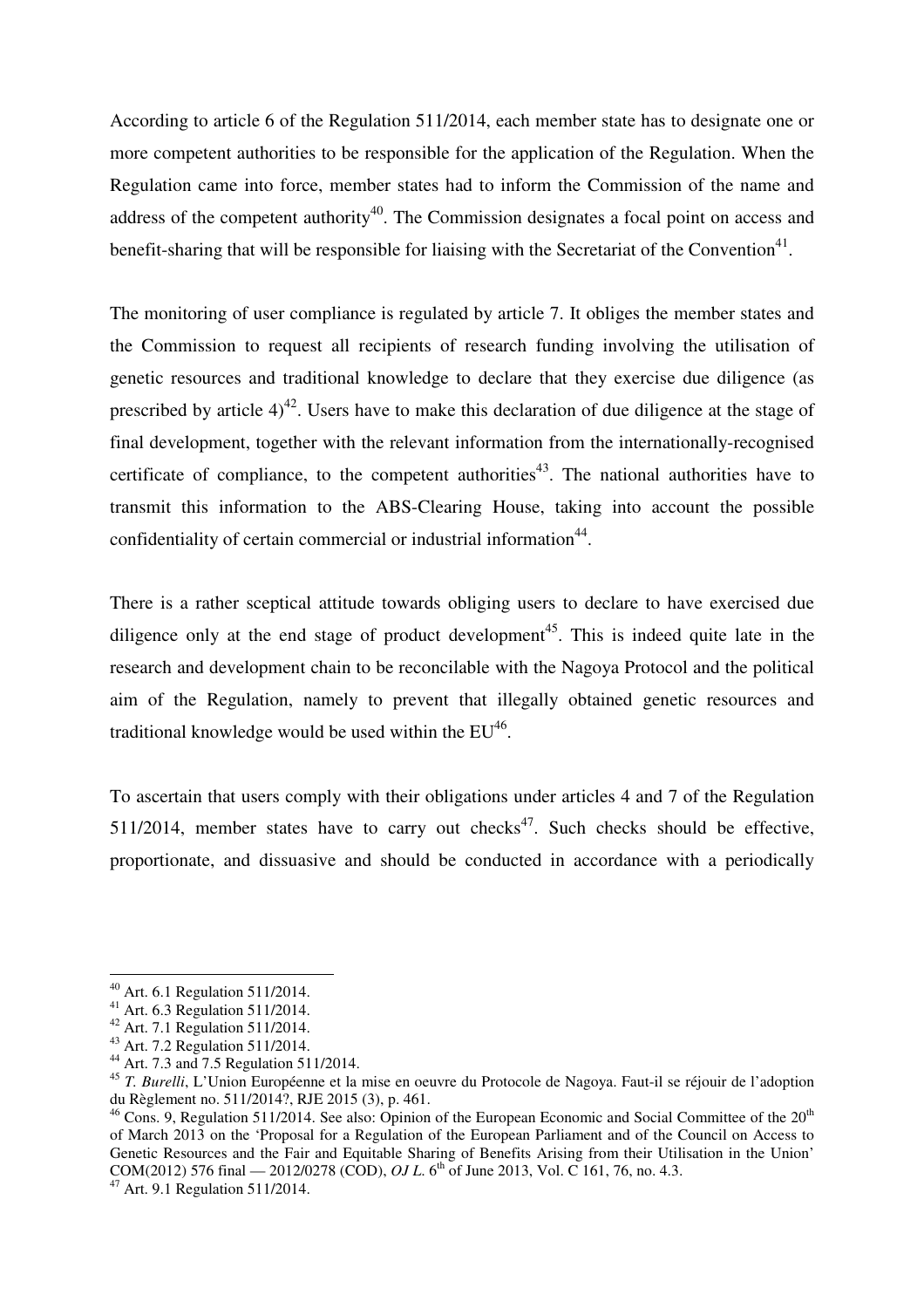reviewed plan developed using a risk-based approach<sup>48</sup>. Where, following the checks, shortcomings have been detected, the competent authority shall issue a notice of remedial action or measures to be taken by the user. Depending on the nature of the shortcomings, member states may also take immediate interim measures<sup>49</sup>.

At last, member states have to lay down effective, proportionate and dissuasive sanctions applicable to the infringements of articles 4 and 7 and take all the measures necessary to ensure that they are applied<sup>50</sup>.

#### *4.2 Difficulties*

Without denying that Regulation 511/2014 is an important step towards an efficient –and within the EU relatively harmonized- ABS system, its potency could nevertheless use a sense of proportion. As the Regulation is obviously written by and for user states, it might not surprise that it misses some vigorousness. While clarifying some of the issues the Nagoya Protocol left undefined or vague, the Regulation fails to provide a satisfying answer to certain other questions.

One of those issues is the exception in article 4 §4 of the Regulation concerning plant genetic resources for food and agriculture (PGRFA). In general the Nagoya Protocol makes an exception for genetic resources that fall under specialized agreements. Hence, the PGRFA that fall under the multilateral sharing system of ITPGRFA $^{51}$  are automatically banned from

<sup>&</sup>lt;sup>48</sup> Art. 9.2 and 9.3 Regulation 511/2014: Also when a competent authority is in possession of relevant information, including on the basis of substantiated concerns provided by third parties, regarding a user's noncompliance, checks shall be conducted.

 $49$  Art. 9.6 Regulation 511/2014.

<sup>&</sup>lt;sup>50</sup> Art. 11.1 and 11.2 Regulation 511/2014. No later than the 11th of June 2015, member states must notify the Commission of their sanction regime (art. 11.3).

<sup>&</sup>lt;sup>51</sup> These are all the PGRFA from the 64 listed crops from Annex I ITPGRFA that are "in the public domain" and "under the management and control" of the national authorities. The multilateral sharing system under the ITPGRFA allows parties to use the PGRFA that it holds for free (or against minimal transaction costs). Unlike the Nagoya Protocol (which creates a bilateral system) it is multilateral, meaning it is less tailored to the individual cases, but also there's less administrative follow-up work. Further, parties achieve no direct benefits for the PGRFA they bring into the system, instead, the advantage they benefit is the (free) access to all PGRFA in the system. This happens through the standard material transfer agreement (MTA), adopted by the ITPGRFA governing body (Resolution  $1/2006$ ,  $16<sup>th</sup>$  of June 2006, available at: governing body (Resolution  $1/2006$ ,  $16<sup>th</sup>$  of June 2006, available at: ftp://ftp.fao.org/ag/agp/planttreaty/agreements/smta/SMTAe.pdf). The MTA does not set the same minimal requirements as the international certificate of compliance (under the Nagoya Protocol). Also the enforcement mechanism addressing non-compliance under the ITPGRFA is, though more uniform, not as far-reaching (issuing a warning or publishing cases of non-compliance) as –possibly- under the Nagoya Protocol.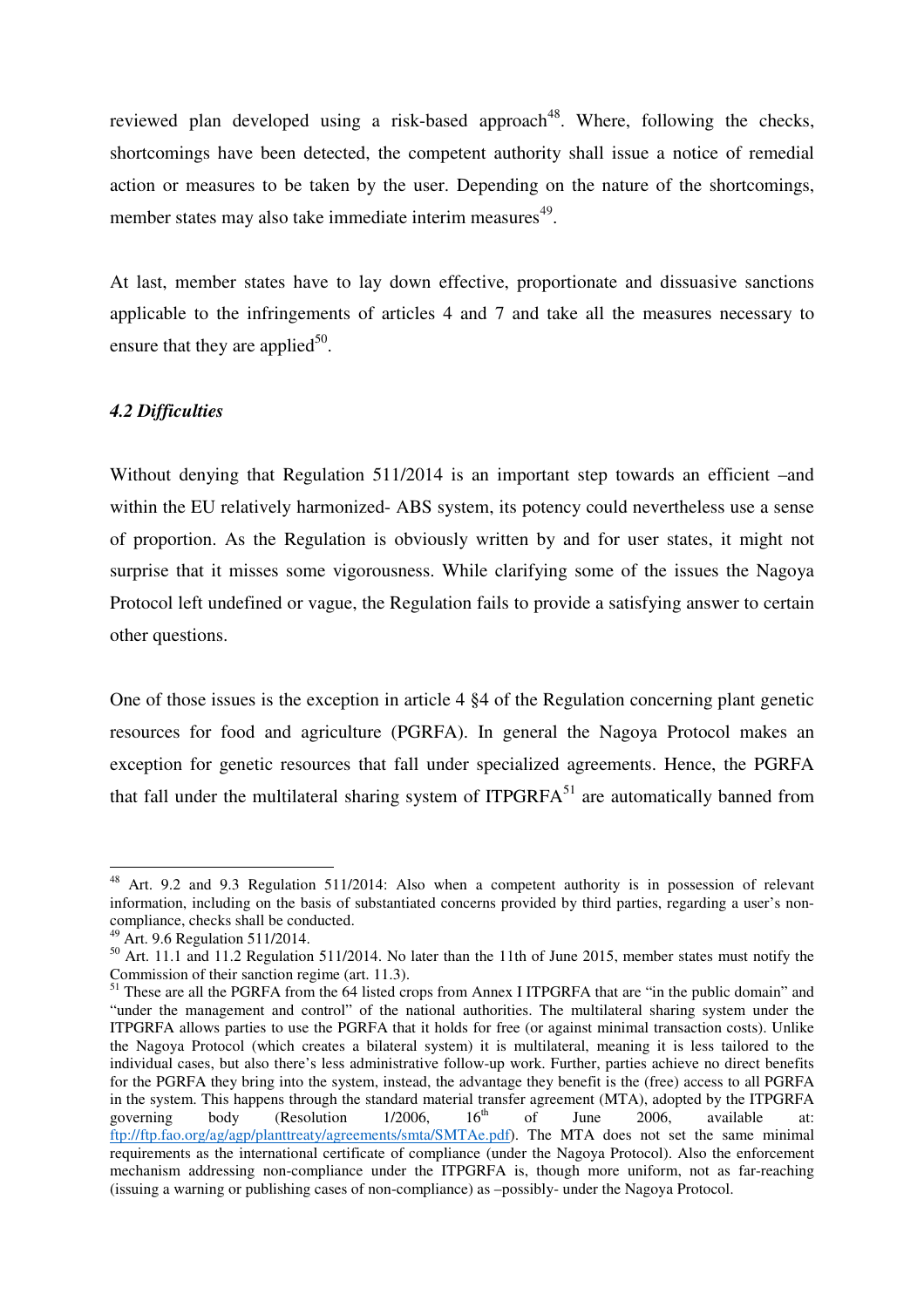the scope of the Nagoya Protocol and Regulation 511/2014, since they are submitted to a specialized treaty<sup>52</sup>.

However, as a consequence of article 4 §4 regulation 511/2014, also PGRFA that are not included automatically in the ITPGRFA sharing system, will under certain conditions not be affected<sup>53</sup> by the Nagoya Protocol. This is the case if the party from where the PGRFA originate, states that these will be subjected to the standard material transfer agreement  $(MTA)^{54}$ , if the PGRFA concerned are under its management and control and in the public  $domain<sup>55</sup>$ .

In other words, article 4 §4 allows member states to exclude, except from the PGRFA falling automatically under the multilateral sharing system, a number of other cases from the scope of the Nagoya Protocol and to instead subject those to the ITPGRFA sharing system. Given that the ITPGRFA sharing system is not as obligatory and comprehensive as the ABS system envisaged by the Nagoya Protocol, one could question the EU's compliance with the Nagoya Protocol.

In the original draft regulation the ITPGRFA was not even mentioned, but in consideration  $10<sup>56</sup>$ . Consequently the Commission noted that the exact relationship between the measures to implement the Nagoya Protocol and the utilization of genetic resources in accordance with the ITPGRFA was ambiguous. According to the Commission, member states could develop a differing policy on this point, which it considered unfavourable<sup>57</sup>. While addition of the current §4 to article 4 of Regulation 511/2014 brings more clarity, it also raises questions about how far the Regulation should go in interpreting the Nagoya Protocol.

 $52$  Art. 4, §4 Nagoya Protocol; Cons. 12 and art. 2, §2 Regulation 511/2014.

<sup>&</sup>lt;sup>53</sup> In the sense that users shall be considered to have exercised due diligence (art. 4, §4 Regulation 511/2014).

<sup>&</sup>lt;sup>54</sup> This is applicable to the PGRFA in the multilateral sharing system.

<sup>&</sup>lt;sup>55</sup> It is however, not always clear whether or not a PGRFA is under national management and control and in the public domain. Even in collections under semi-public or national public universities, those boundaries are often vague.

 $56$  As a specialized instrument that may not be affected by the regulations implementing the Nagoya Protocol.

<sup>57</sup> Commission Staff working document: *Impact assessment, accompanying the document, Proposal for a Regulation of the European Parliament and of the Council on Access to Genetic Resources and the Fair and Equitable Sharing of Benefits Arising from their Utilization in the Union Part 1,* 4<sup>th</sup> of October 2012, available at: http://eur-lex.europa.eu/legal-content/EN/TXT/PDF/?uri=CELEX:52012SC0292&from=EN (hereafter: SWD/2012/0292 final).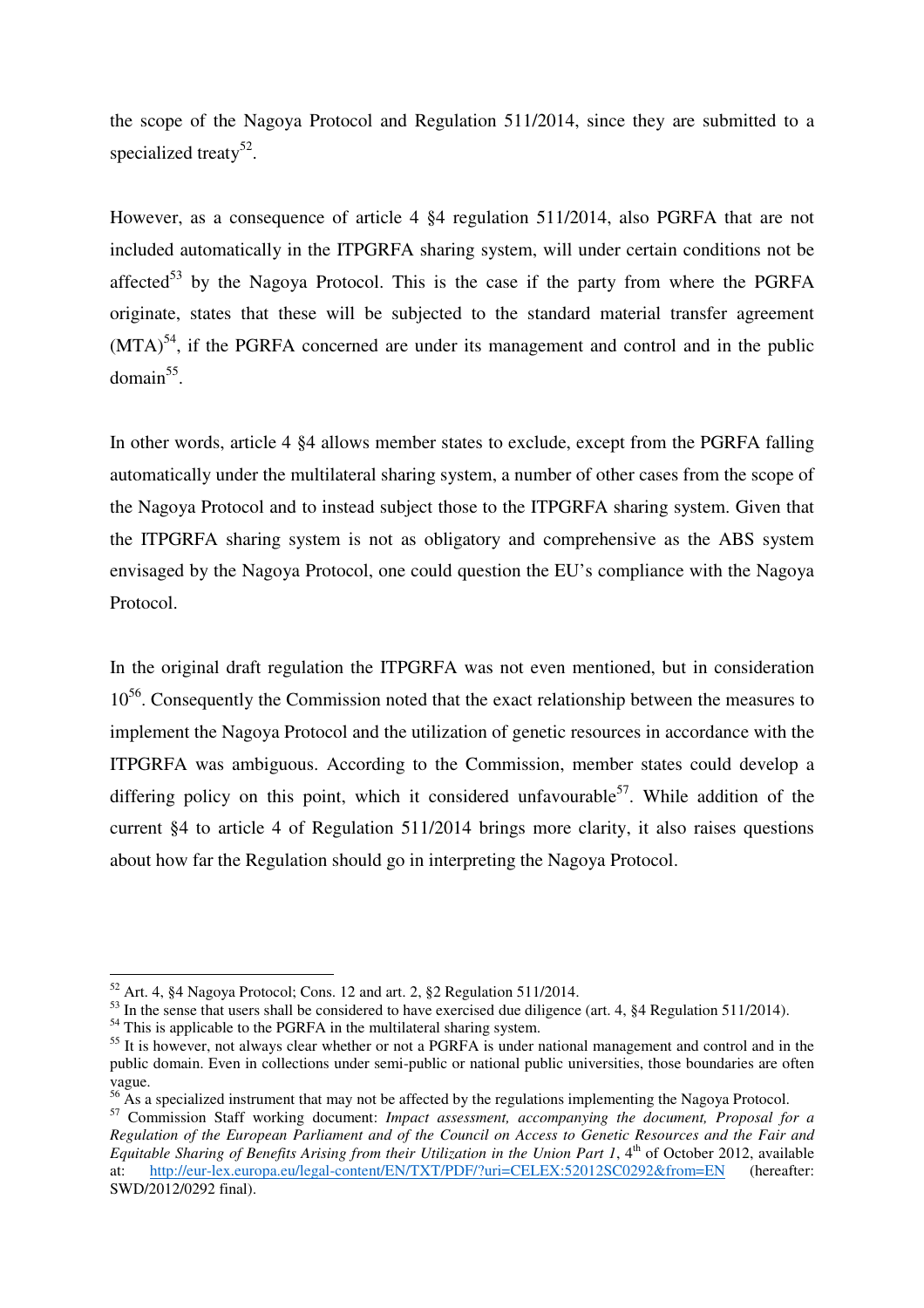Another deficiency of Regulation 511/2014 is its restricted definition of traditional knowledge. Article 3.7 of the Regulation describes "traditional knowledge associated with genetic resources" as *traditional knowledge held by an indigenous or local community that is relevant for the utilisation of genetic resources and that is as such described in the mutually agreed terms applying to the utilisation of genetic resources.*

Therefore, Regulation 511/2014 only covers traditional knowledge to the extent that it falls under the same contract (MAT) as the genetic resources to which it relates. It is however not unthinkable that access is sought to traditional knowledge separately from the genetic resource to which it relates. A broader approach, in which access and benefit-sharing with reference to traditional knowledge is made independent from access and benefit-sharing concerning the genetic resources to which this traditional knowledge is linked, is thus clearly needed. Yet to get there, several obstacles must be overcome.

First of all, the lack of an internationally recognized definition of traditional knowledge appears to be a major barrier<sup>58</sup>. So far, nor in the Nagoya Protocol, nor in other international instruments a definition of traditional knowledge is agreed on<sup>59</sup>. It is problematic that the Nagoya Protocol does not specify how and under which conditions knowledge in a particular case can be qualified as "traditional knowledge". Since there is no procedure to protect knowledge as "traditional knowledge" under the Protocol, this qualification seems to be left to the parties and the indigenous and local communities<sup>60</sup>.

<sup>58</sup> Cons. 20, Regulation 511/2014 and SWD/2012/0292 final.

<sup>&</sup>lt;sup>59</sup> In the negotiations of the Nagoya Protocol, there were two views on whether or not to include a definition that clarifies traditional knowledge. The argument that the term, particularly in the light of Article 8 (j) CBD speaks for itself, was more decisive than the argument that a formal definition would better define the scope of the Protocol. Art. 8 (j) CBD: *Each contracting Party shall, as far as possible and as appropriate, subject to national legislation, respect, preserve and maintain knowledge, innovations and practices of indigenous and local communities embodying traditional lifestyles relevant for the conservation and sustainable use of biological diversity and promote their wider application with the approval and involvement of the holders of such knowledge, innovations and practices and encourage the equitable sharing of the benefits arising from the utilization of such knowledge innovations and practices.* 

On its last meeting the IGC on Intellectual Property and Genetic Resources, Traditional Knowledge and Folklore endeavoured to draft a definition: *Traditional knowledge [refers to]/[includes]/[means], for the purposes of this instrument, knowhow, skills, innovations, practices, teachings and learnings of [indigenous [peoples] and [local communities]]/[or a state or states]. [Traditional knowledge may be associated, in particular, with fields such as agriculture, the environment, healthcare and indigenous and traditional medical knowledge, biodiversity, traditional lifestyles and natural resources and genetic resources, and know-how of traditional architecture and construction technologies* (draft document, 28<sup>th</sup> Session, Geneva, 7<sup>th</sup> - 9<sup>th</sup> of July 2014, available at: www.wipo.int/edocs/mdocs/tk/en/wipo\_grtkf\_ic\_28/wipo\_grtkf\_ic\_28\_5.pdf).

<sup>&</sup>lt;sup>60</sup> Thereby, reports from the Ad Hoc Open-ended Working Group on Access and Benefit-Sharing and the Ad Hoc Open-ended Working Group on Art. 8(j) CBD may be a useful guidance.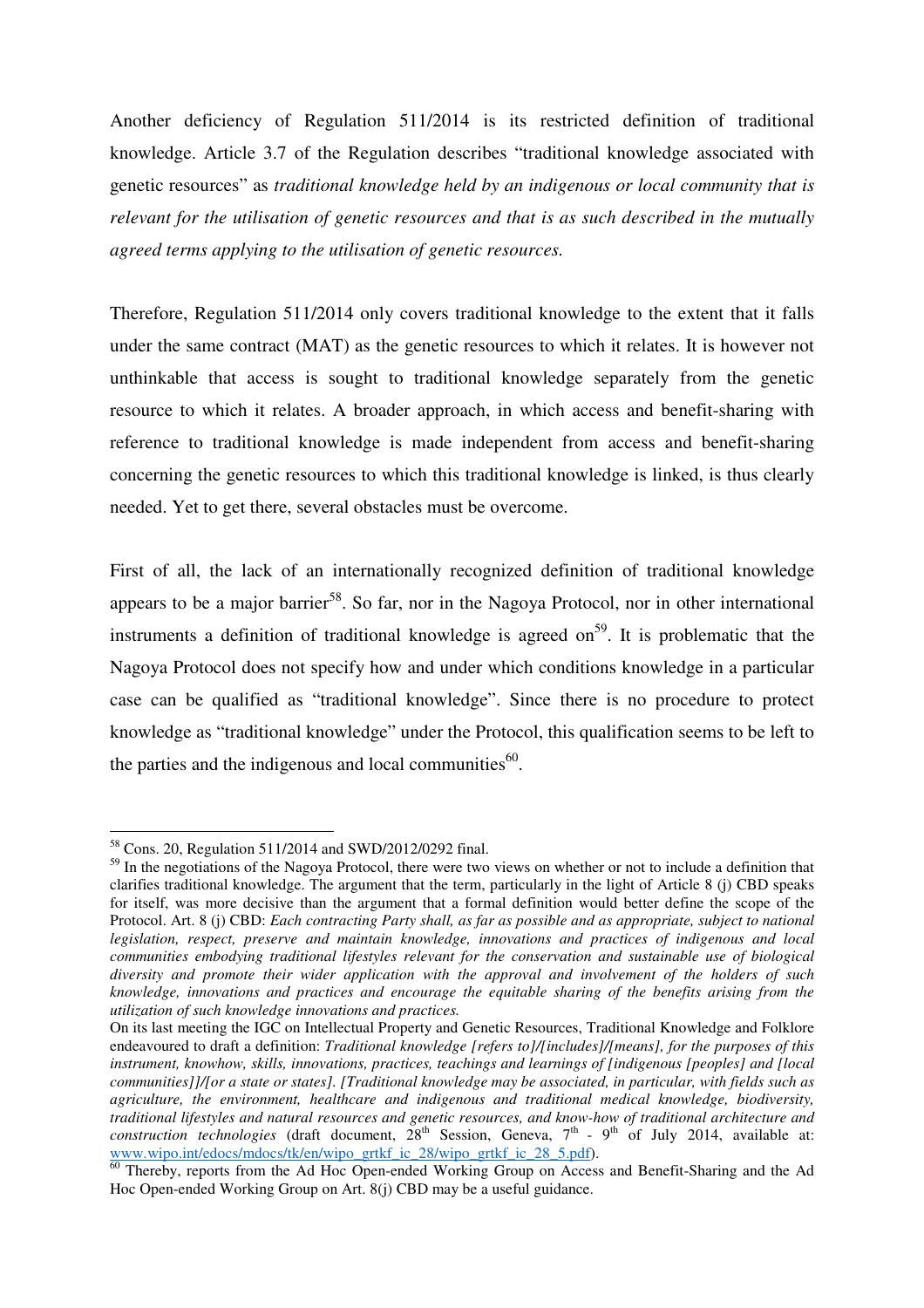According to the EU Commission, *it would create unacceptable legal uncertainties to base EU user-compliance measures on something not clearly defined in EU law but varying with the respective definition of this term found in the domestic laws of potentially more than 170 countries*<sup>61</sup>. Obviously, the Commission considers legal certainty very important and thinks to achieve this by making the ABS-system only applicable to traditional knowledge that is accessed in the same contract (MAT) as the genetic resource it is related to. With this in mind, it is surprising that the European Union does not seem to worry about the far to narrow scope of the Regulation concerning traditional knowledge. Though the Commission considers a broad interpretation of the term traditional knowledge to conflict most likely with ongoing negotiations of the WIPO Intergovernmental Committee on Intellectual Property and Genetic Resources, Traditional Knowledge and Folklore<sup>62</sup>, in our opinion such an interpretation is more than necessary to ensure compliance with the Nagoya Protocol. As the current negotiations do not offer the perspective of a rapid agreement about the definition, several authors rightly wonder to what extend Europe is sincerely interested in the expectations and needs of (its own) indigenous and local communities $^{63}$ .

At last, it is remarkable that, although the EU considered legal certainty highly important when it comes to the interests of users of genetic resources, it did not extrapolate this view to the inspection and sanctioning system<sup>64</sup>. As a consequence member states still have a broad margin of appreciation to install enforcement mechanisms to their own discretion. As discussed below, this does not lead to extremely discrepant national enforcement mechanisms, at least with regard to the five countries under review, but it will not enhance legal certainty and clarity either.

# **5. Implementation of the Nagoya Protocol and the Regulation 511/2014 on the national level**

<sup>61</sup> SWD/2012/0292 final, p. 28.

<sup>62</sup> SWD/2012/0292 final, p. 28.

<sup>63</sup> See: *T. Burelli*, L'Union Européenne et la mise en oeuvre du Protocole de Nagoya. Faut-il se réjouir de l'adoption du Règlement no. 511/2014?, RJE 2015 (3), pp. 444-447; and *T. Brendan*, Biopiracy by law: European Union draft law threatens indigenous peoples' rights over their traditional knowledge and genetic resources, European Intellectual Property Review 2014, p. 126.

<sup>64</sup> See: *T. Burelli*, L'Union Européenne et la mise en oeuvre du Protocole de Nagoya. Faut-il se réjouir de l'adoption du Règlement no. 511/2014?, RJE 2015 (3), p. 461.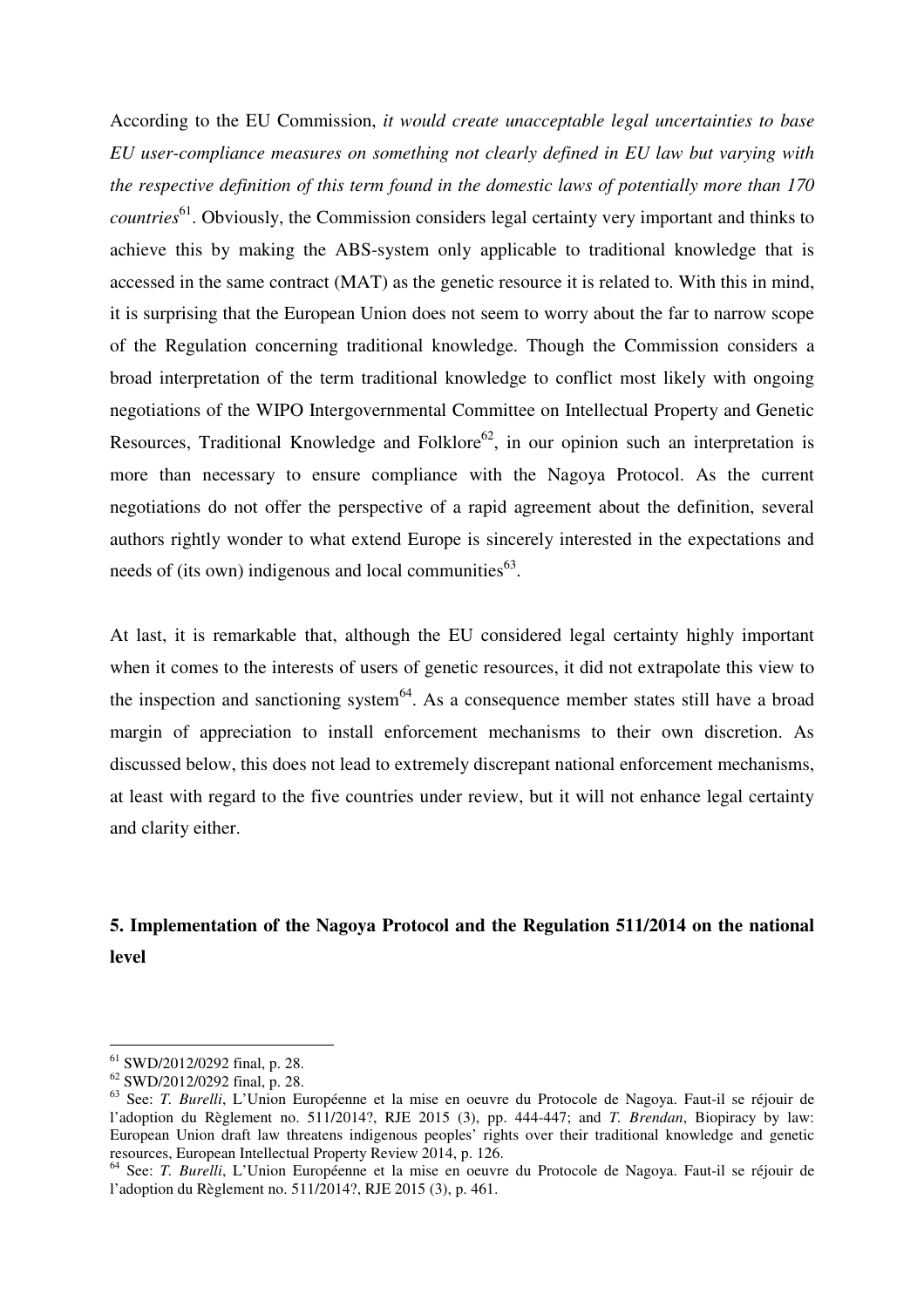Since the Regulation 511/2014 fully came into force in October 2015, European member states are bound to implement its provisions in their national legislation. Now, one year later, it is interesting to see how several member states made the transposition and adapted their legislation, whilst others are playing a waiting game and are still discussing the competent authority or the format of the regulations.

In this section we will take a closer look at the implementation of Regulation 511/2014 in five EU member states. To this end, we will examine the enforcement and inspection tools that have been (or are being) created in the United Kingdom, the Netherlands, France, Germany and Belgium. Before giving more attention to some uncertainties arising from the text of the Nagoya Protocol and the Regulation 511/2014, we make a concise comparison of the approach and the introduced enforcement systems in the member states under review.

# *5.1 The implementation of the Nagoya Protocol and the Regulation 511/2014 in 5 EU member states*

#### 5.1.1 The United Kingdom

 $\overline{a}$ 

Initially is was the Department of Environment, Food and Rural Affairs (DEFRA) that was engaged with the implementation of the Regulation 511/2014 within the United Kingdom. However since, the National Measurement and Regulation Office (NMRO)<sup>65</sup> has been appointed as responsible for the implementation and the enforcement of the Regulation 511/2014<sup>66</sup>.

Statutory Instrument No. 821 regulates the internal competence, as well as the rights of inspection and the administrative sanctions and measures <sup>67</sup>. Articles 10 and 11 of the Statutory Instrument No. 821 contain the conditions and restrictions governing the rights of inspection. The right of access is defined quite accurately in article 10. Thus, an inspector may, on serving reasonable notice, enter premises at any reasonable hour for the purpose of

<sup>&</sup>lt;sup>65</sup> This Office falls under DEFRA and the Department for Business Innovation and Skills. See: www.gov.uk/government/organisations#agencies-and-public-bodies for an overview of the existing departments, public bodies and agencies.

<sup>&</sup>lt;sup>5</sup> See: www.gov.uk/guidance/abs#sthash.7MazvFSs.dpuf

<sup>&</sup>lt;sup>67</sup> Statutory Instrument No. 821, Environmental Protection, The Nagoya Protocol (Compliance) Regulations 2015, made 17 March 2015, laid before the parliament 23 March 2015, available at: www.legislation.gov.uk/uksi/2015/821/pdfs/uksi\_20150821\_en.pdf? (hereafter: Statutory Instrument No. 821).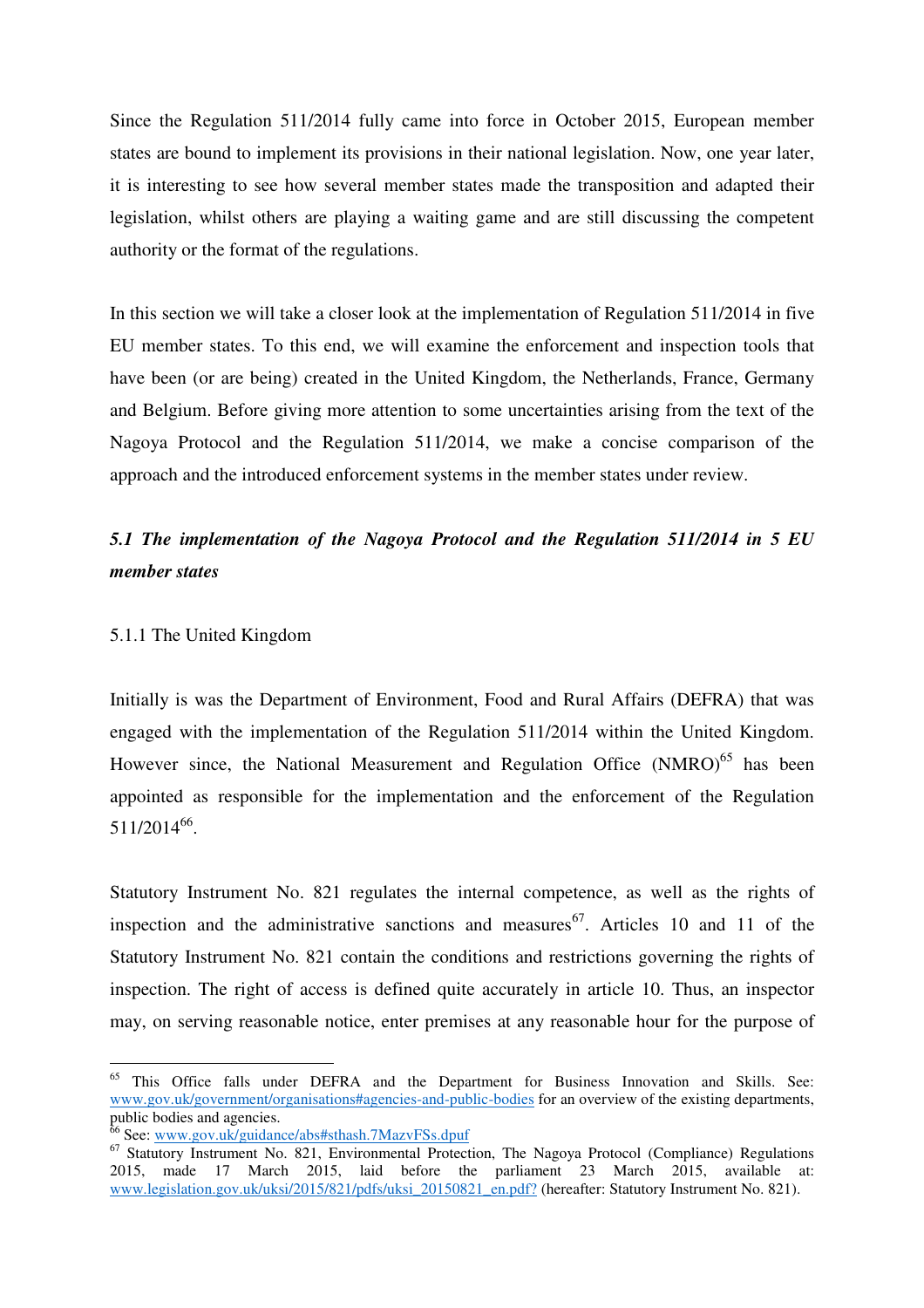enforcing the Regulation 511/2014, except premises used wholly or mainly as a private dwelling house. The requirement to serve a notice does not apply where reasonable efforts to agree an appointment have failed; where an inspector reasonably believes that serving a notice would defeat the object of the entry; where an inspector has a reasonable suspicion that an offence has been committed and in case of an emergency<sup>68</sup>.

The justice of peace may by signed warrant permit an inspector to enter premises, if necessary by reasonable force $^{69}$ . This may only when the justice on sworn information in writing, is satisfied that there are reasonable grounds for an inspector to enter those premises for the purpose of enforcing the Regulation 511/2014 and if one of the following conditions is met:

- entry to the premises without warrant has been refused or is likely to be refused, and notice of the intention to apply for a warrant has been served on the occupier;
- asking for admission to the premises, or serving notice of entry, would defeat the object of the entry;
- entry is urgently required; or
- the premises are unoccupied or the occupier is temporarily absent<sup>70</sup>.

Further, an inspector may stop all vehicles that the inspector has reasonable grounds to believe are transporting evidence to check them $^{71}$ .

Article 11 defines the powers of inspection more in detail. It allows inspectors to inspect the premises and any products, goods or biological material found there; have access to, inspect and copy documents, records or other information, in whatever form they are held, and remove them to enable them to be copied; take samples of products, goods or biological material; carry out any examination, investigation or test; and take photographs, measurements or recordings<sup>72</sup>.

<sup>&</sup>lt;sup>68</sup> Inspectors may be assisted by the persons and use the equipment they consider necessary. Art. 10.2 and 10.9 Statutory Instrument No. 821.

 $^{69}$  This does not extend to premises used wholly or mainly as a dwelling house. Art. 10.5 and 10.7 Statutory Instrument No. 821.

<sup>&</sup>lt;sup>70</sup> Art. 10.6 Statutory Instrument No. 821.

<sup>&</sup>lt;sup>71</sup> Art. 10.11 Statutory Instrument No. 821.

 $72$  An inspector may even require computer records to be produced in a form in which they may be easily accessed and taken away by the inspector. Art. 11.1 Statutory Instrument No. 821.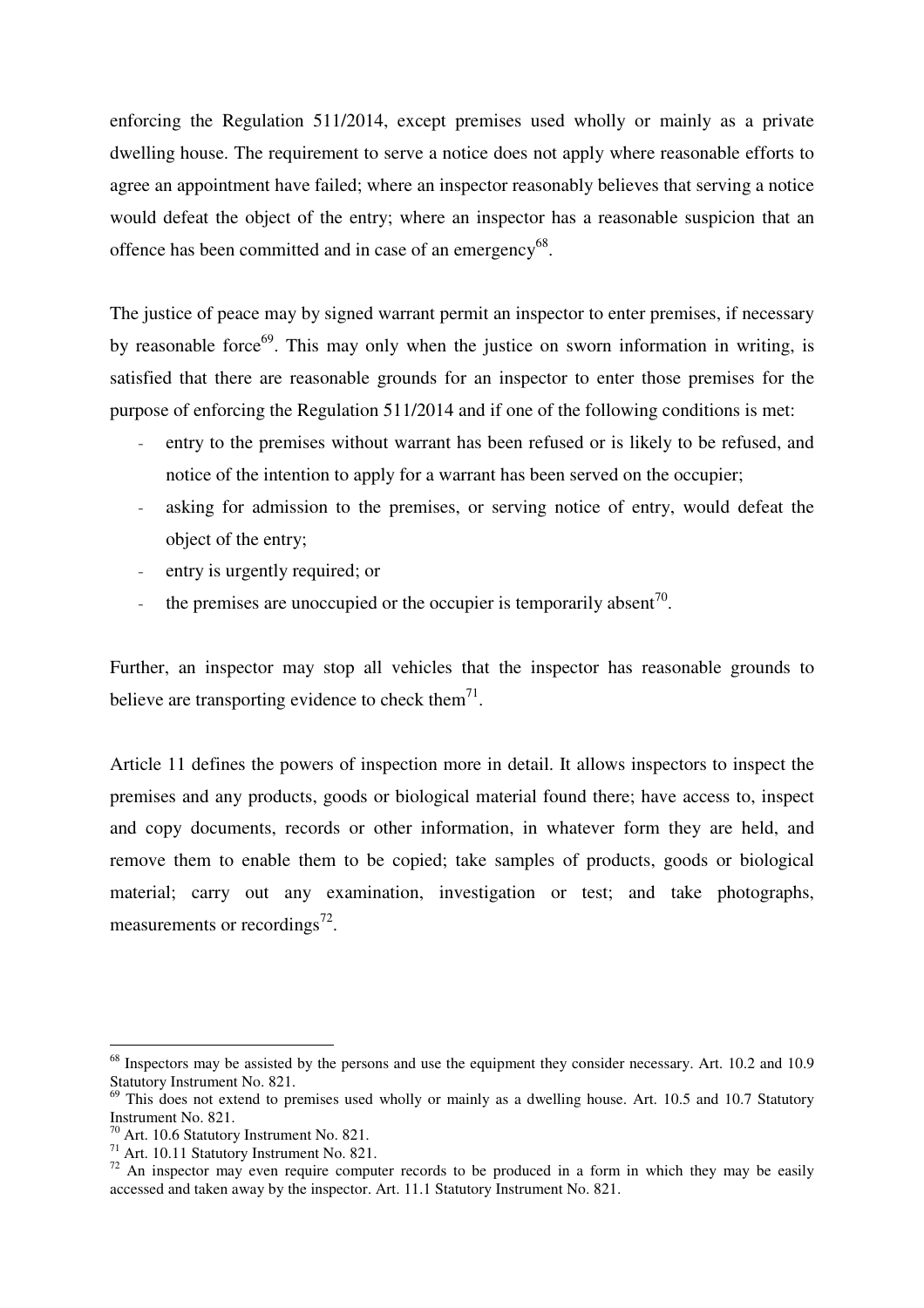As regards the sanction policy, in the United Kingdom an infringement of the due diligence obligation will in the first place be sanctioned with civil sanctions<sup>73</sup>. A civil sanction may be imposed for infringements of the following obligations: the obligation to exercise due diligence, the obligation to seek, keep and transfer information and documentation to subsequent users, and the obligation to make a declaration of due diligence<sup>74</sup>.

An important example of such civil sanctions, is the variable monetary penalty. The Secretary of State (from DEFRA or the Department for Business Innovation and Skills) may by notice impose a variable monetary penalty on any person that: fails to comply with article 4.1, 4.3 or 7.2 of the Regulation 511/2014, fails to keep the necessary information for 20 years after utilisation or intentionally obstructs an inspector<sup>75</sup>. Before doing so, the Secretary of State must be satisfied beyond reasonable doubt that the person has failed to comply with the provision or committed the offence<sup>76</sup>. There is no arbitrary cap on the variable monetary penalty in order not to undermine the approach of linking the level of the fine with the financial benefits obtained by users. The idea behind this was that the aim of financial penalties should be to remove the financial incentive of non-compliance<sup>77</sup>. The variable monetary penalty may be imposed only once in relation to the same act or omission and before serving the notice relating to a variable monetary penalty, the Secretary of State may require the user to provide such information as is reasonable to establish the amount of any financial benefit arising as a result of the non-compliance<sup>78</sup>.

Penalties would only be imposed when civil sanctions are trampled down, and users fail to comply with for instance a stop notice<sup>79</sup> or a compliance notice<sup>80</sup>. This approach should

<sup>73</sup> *Department for Environment & Rural Affairs*, Consultation on implementing the Nagoya Protocol in the UK, A summary of responses and the government reply, March 2015, pp. 7-8 available at: www.gov.uk/government/uploads/system/uploads/attachment\_data/file/415474/nagoya-consult-sum-resp.pdf

<sup>(</sup>hereafter: *DEFRA*, Consultation on implementing the Nagoya Protocol in the UK, A summary of responses and the government reply). The term 'civil sanctions' is the term used in the Statutory Instrument No. 821. In other countries, such as Belgium, the term 'administrative sanctions' would be used.

<sup>&</sup>lt;sup>74</sup> Art. 8.1 Statutory Instrument No. 821.

<sup>75</sup> Art. 2.1 (Schedule Civil Sanctions: Part 1) Statutory Instrument No. 821.

<sup>76</sup> Art. 2.2 (Schedule Civil Sanctions: Part 1) Statutory Instrument No. 821.

 $^{77}$  Initially, a cap of £250.000 was envisaged, but the possibility that benefits arising from non-compliance could (in extreme cases) be higher than this amount, while in most of the cases those financial benefits will be lower, led to the conclusion to omit the maximum amount, as it would be too arbitrary. *DEFRA*, Consultation on implementing the Nagoya Protocol in the UK, A summary of responses and the government reply, p. 9.  $\overrightarrow{P}$  Art. 2.1 (Schedule Civil Sanctions: Part 1) Statutory Instrument No. 821.

 $79$  A 'stop notice' may be imposed on any (natural or legal) person that does not comply with the obligations arising from the Regulation 511/2014. It is a prohibition to continue to act until the necessary proceedings (mentioned in the notice) to comply are taken.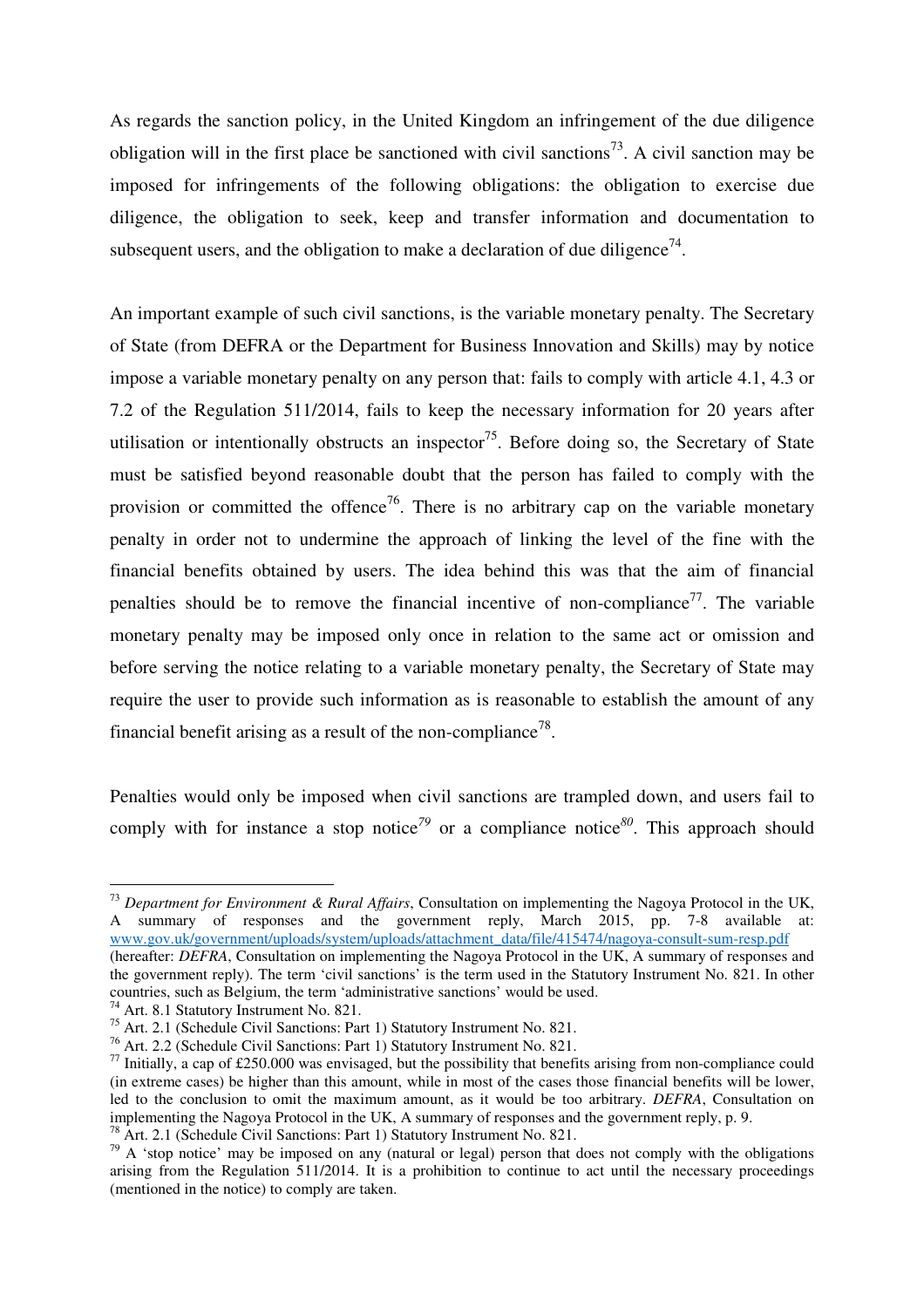reduce the uncertainties about compliance with unclear provisions of the Nagoya Protocol and the Regulation 511/2014. In a compliance notice for example, the issuing authority has to describe clearly what the user is expected of and which specific steps he must take to comply with the regulations.

For certain situations of non-compliance however, a direct criminal sanction is preferable $81$ . This is the case for infringements that undermine the enforcement of the regulation, in particular the intentional obstruction of an inspector, the failure to give an inspector any information or assistance, or the knowingly falsification of information $^{82}$ .

5.1.2 The Netherlands

At the end of September 2015, a law imposing the Nagoya Protocol was approved in the Netherlands<sup>83</sup>. Not long after, a clear and user-friendly ABS-counter with, amongst others, points of contact, FAQs and guidelines for users, came online<sup>84</sup>.

The Law implementing the Nagoya Protocol offers a plain framework with a number of specific rules, while assigning some important powers to the executive power. The Ministry of Economic Affairs is, for instance, responsible for designating a national contact point and a competent national authority. But also the implementation of the parts of the European Regulations concerning genetic resources that leave no discretion or that relate to the way in which applications and documents are submitted, should be laid down by Ministerial Decree $85$ .

The monitoring of compliance with the provisions in question is allocated to the Dutch Food and Goods Authority (NVWA), because this authority already inspects a great deal of the

 $80$  A 'compliance notice' may be served when it is proven that a (natural or legal) person does not comply with the regulations. It contains evidence of the non-compliance and the concrete steps that should be taken to comply.

<sup>&</sup>lt;sup>81</sup> *DEFRA*, Consultation on implementing the Nagoya Protocol in the UK, A summary of responses and the government reply, p. 8.

Art. 14 Statutory Instrument No. 821.

<sup>&</sup>lt;sup>83</sup> Law of the 30<sup>th</sup> of September 2015, concerning the rules to implement the Nagoya Protocol, *Staatsblad van* het Koninkrijk der Nederlanden, 3<sup>th</sup> of November 2015, p. 388 (hereafter: Law implementing the Nagoya Protocol).

<sup>84</sup> www.wageningenur.nl/nl/Expertises-Dienstverlening/Wettelijke-Onderzoekstaken/Centrum-voor-Genetische-Bronnen-Nederland-1/ABS-loket-Nederland.htm

See art. 2 to 7 Law implementing the Nagoya Protocol.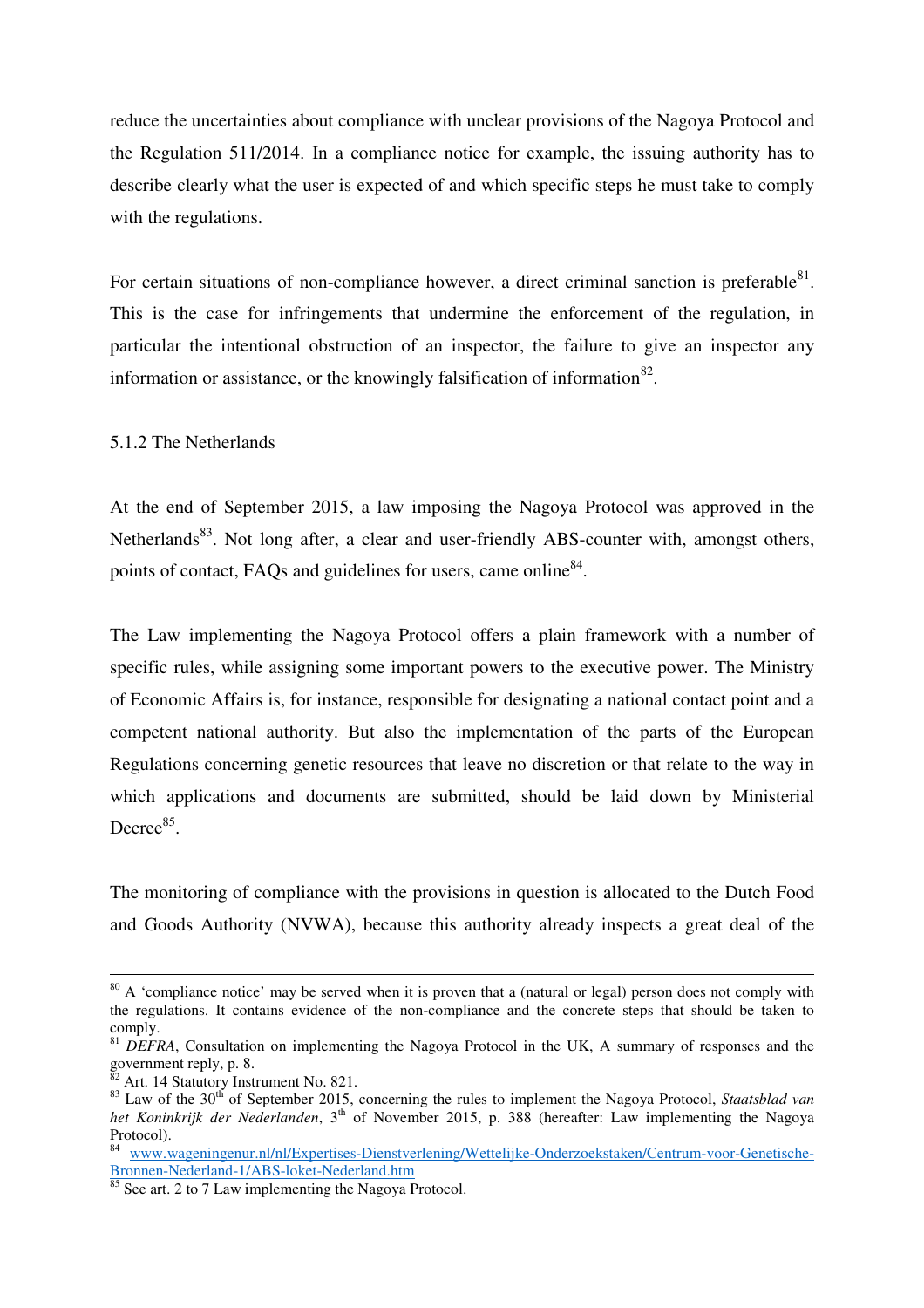relevant sectors (plant breeders, food industry, pharmaceutical industry, breeders and owners of collections such as zoos and botanical gardens)<sup>86</sup>. Moreover, the NVWA has experience in due diligence requirements<sup>87</sup> and its officials can rely on the necessary powers to detect infringements of regulations to implement the user obligations under the Nagoya Protocol and the Regulation 511/2014.

In the compliance section, behaviour contrary to the rules concerned is categorized as an economic offense<sup>88</sup>. Consequently, such forms of non-compliance fall under criminal law. A distinction is made between a crime and an administrative offense. For a crime a prison sentence of up to six years, community service or a fine of max.  $\epsilon$  81.000 (for individuals) or  $\epsilon$  810.000 (for legal entities) may be imposed. While the judge may impose imprisonment of a period not exceeding one year, community service or a fine of max.  $\epsilon$  20.250 (for individuals) or  $\epsilon$  81.000 (for legal persons) for an administrative offense  $^{89}$ .

For smaller administrative offenses, for which no use of investigative powers is required, an administrative penalty (of max.  $\epsilon$  405 per offense, or  $\epsilon$  4.050 if the offender is a legal person or company) may be imposed<sup>90</sup>. This is consistent with the criminal penalties that are generally applicable to this type of economic crimes of an administrative nature. This allows relatively simple cases to be settled swifter through rapid reaction so that less burden is posed on the public prosecutor. However, as such crimes also remain an economic offense, the matter can be passed to the public prosecutor in situations in which the nature of the offense is so serious that criminal prosecution seems to be appropriate<sup>91</sup>.

<sup>&</sup>lt;sup>86</sup> Explanatory Memorandum to the Proposed Law implementing the Nagoya Protocol,  $2^{nd}$  of February 2015, Parliamentary Paper 34142 No. 3, p. 16.

 $87$  The experience with due diligence requirements arises from the obligations arising from the European Timber Regulation (Regulation No.995/2010 of the European Parliament and of the Council of 20 October 2010 laying down the obligations of operators who place timber and timber products on the market, *OJ L*. 12<sup>th</sup> of November 2010 Vol. 295, p. 23). Explanatory Memorandum to the Proposed Law implementing the Nagoya Protocol, 2<sup>nd</sup> of February 2015, Parliamentary Paper 34142 No. 5.

<sup>88</sup> Art. 8 Law implementing the Nagoya Protocol.

<sup>&</sup>lt;sup>89</sup> Explanatory Memorandum to the Proposed Law implementing the Nagoya Protocol,  $2<sup>nd</sup>$  of February 2015, Parliamentary Paper 34142 No. 3, pp. 16-17.

<sup>&</sup>lt;sup>90</sup> Art. 7.2 and 7.4 Law implementing the Nagoya Protocol, 2nd of February 2015, Parliamentary Paper 34142 No. 2. For your information: on the 10<sup>th</sup> of September 2015 this law was passed in the Parliament as a "*hamerstuk*" (a "*hamerstuk*" is a draft law that no one wishes to discuss at plenary meeting and that is accepted without voting).

<sup>&</sup>lt;sup>91</sup> Explanatory Memorandum to the Proposed Law implementing the Nagoya Protocol,  $2^{nd}$  of February 2015, Parliamentary Paper 34142 No. 3.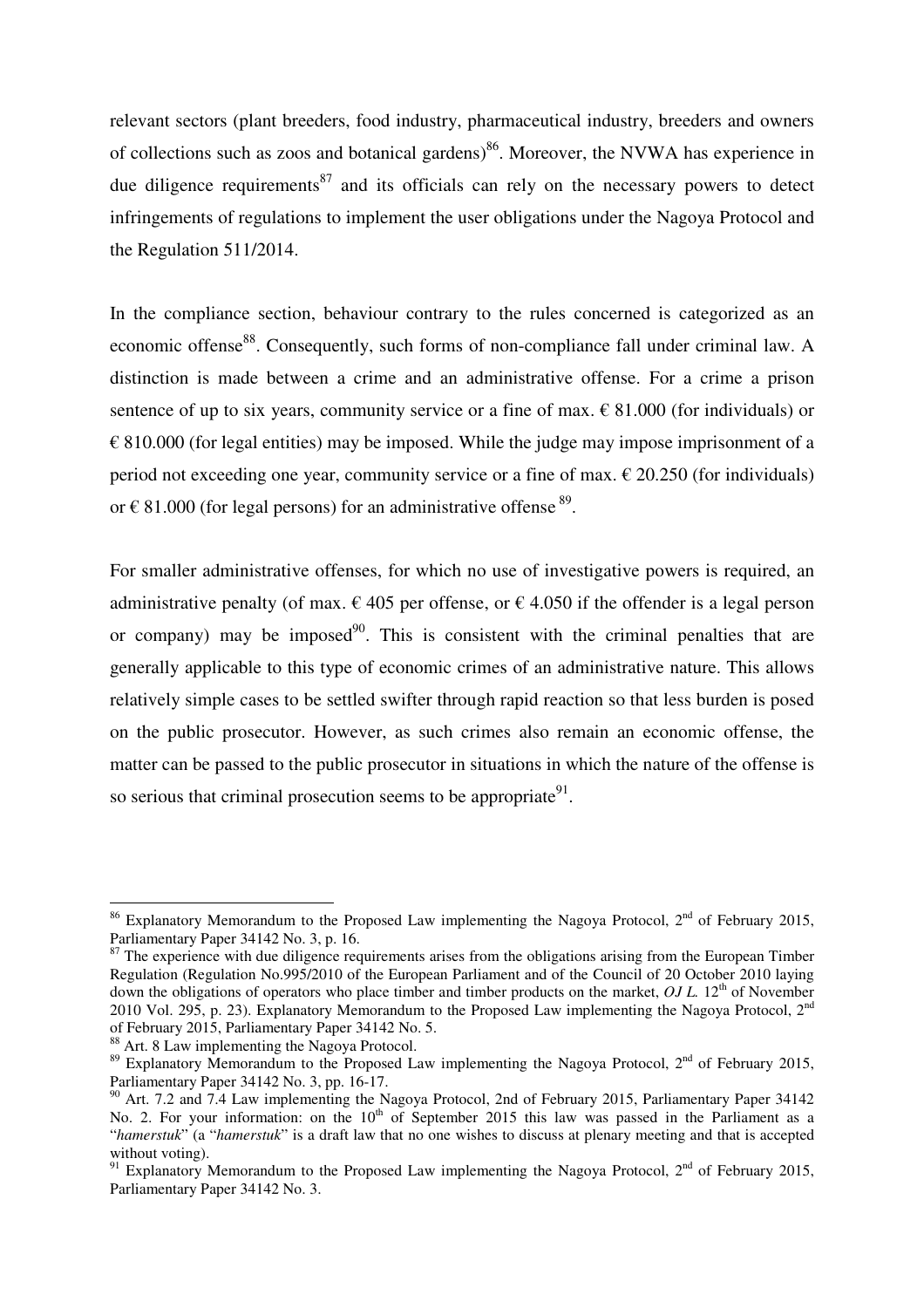Besides that the Minister of Economic Affairs may impose an enforcement action or a penalty as a remedial measure and the NVWA is mandated to immediately impose the following temporary measures<sup>92</sup>:

- a. put genetic resources and derived products into custody;
- b. prohibit transporting, processing or bringing into circulation of genetic resources or derivatives:
- c. ban the further use of genetic resources or derivatives;
- d. oblige the temporary storage of genetic resources or derivatives;
- e. inform holders, or probable holders of genetic resources or derivatives promptly and effectively of the fact that these resources are not acquired legally;
- f. oblige the return of the genetic resources or derivatives to the country that supplied them;
- g. oblige the retrieval or central storage of genetic resources or derivatives that were released for circulation;
- h. oblige the identification and registration of the genetic resources or derivatives.

These measures correspond to the measures that may be imposed in respect of timber or timber products imported or marketed in breach of the European Timber Regulation. The costs are borne by the owner, transporter, importer or his agent, and can be recovered through a writ of execution if necessary<sup>93</sup>.

#### 5.1.3 Germany

 $\overline{a}$ 

For Germany the draft law of April  $29<sup>th</sup>$ , 2015 constitutes an important step towards the implementation of the obligations arising from the Nagoya Protocol and the Regulation  $511/2014<sup>94</sup>$ . The 25<sup>th</sup> of November 2015 this draft law (completed with two new articles) was accepted in its entirety by the *Bundestag*<sup>95</sup>. It is a concise law, but it empowers the Minister of Environment, Nature conservation, Construction and Nuclear Safety (in agreement with the

<sup>&</sup>lt;sup>92</sup> Art. 6.1 Law implementing the Nagoya Protocol,  $2<sup>nd</sup>$  of February 2015, Parliamentary Paper 34142 No. 2.

<sup>93</sup> Art. 6.2 Law implementing the Nagoya Protocol,  $2<sup>nd</sup>$  of February 2015, Parliamentary Paper 34142 No. 2.

<sup>&</sup>lt;sup>94</sup> Draft Law nr. 5321, April 29<sup>th</sup>, 2015 from the Federal State (*Bundesregierung*) on the implementation of the commitments under the Nagoya Protocol and the implementation of Regulation No. 511/2014 (EU) and amending the Patent Law, available at: http://dip21.bundestag.de/dip21/btd/18/053/1805321.pdf

 $95$  Law of November 25<sup>th</sup>, 2015 on the implementation of the commitments under the Nagoya Protocol and the implementation of Regulation No. 511/2014 (EU) and amending the Patent Law and the Environmental Audit Act (*Umweltauditgesetz*), *Bundesgesetzblatt I*, No. 47, 2<sup>nd</sup> of December 2015 (hereafter: Law of November 25<sup>th</sup>, 2015).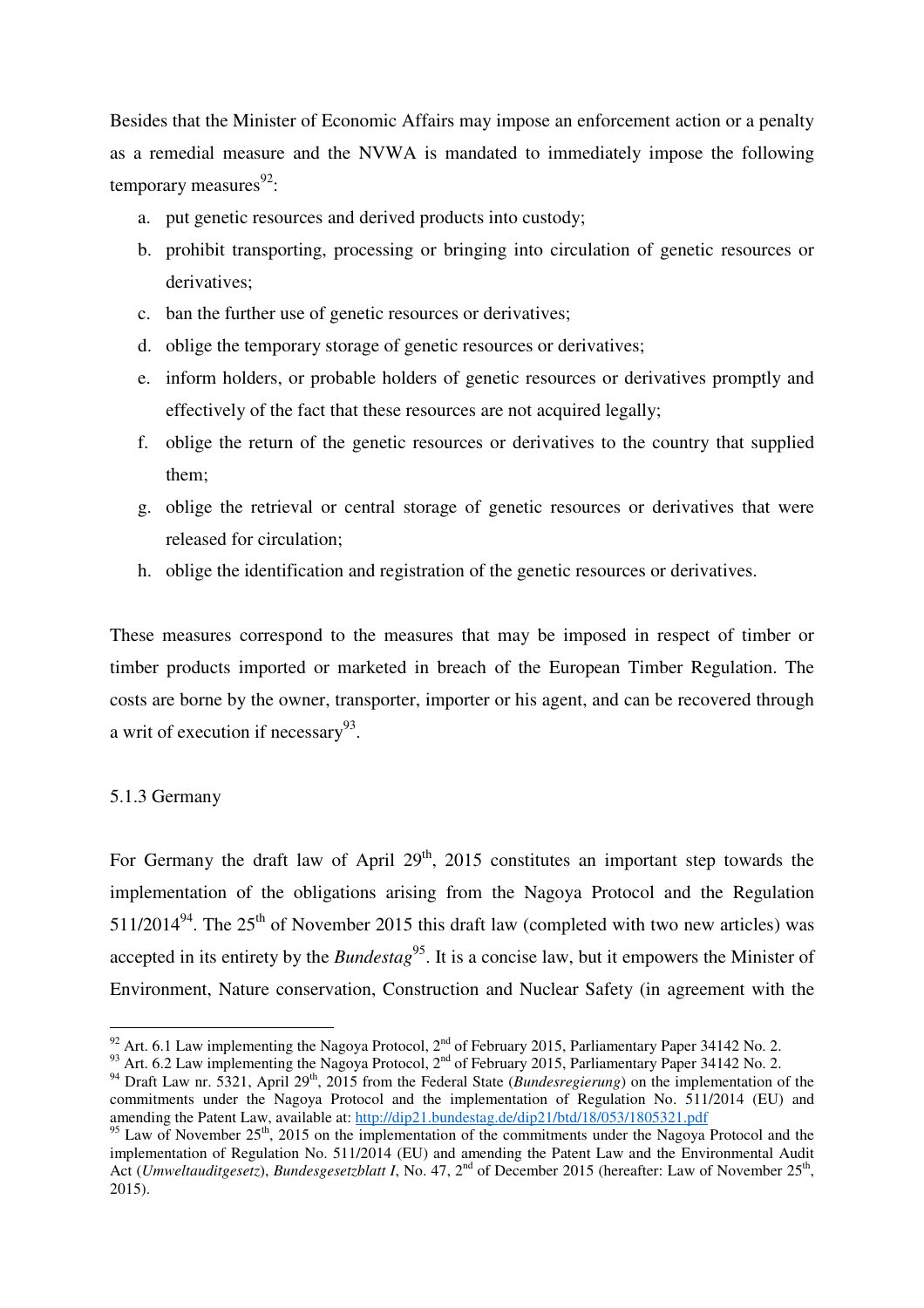Ministries of Health, Food and Agriculture, Education and Research and Economy and Energy) to regulate amongst others the following issues more in detail, as far as this is necessary for the implementation of the Regulation  $511/2014$  (or its executive decrees)<sup>96</sup>:

- the conduction of inspections including sampling and the details of tolerance-, assistance- and reporting requirements;
- the details of the obligation to declare due diligence (article 7, §1 Regulation 511/2014); and
- the details of the obligation to submit the international certificate of compliance, or certain information, in the last stage of development (article 7, §2 Regulation 511/2014).

The largest part of this law entered into force the  $1<sup>st</sup>$  of July 2016<sup>97</sup>. Only article 3, that introduces the amendments to the *Umweltauditgesetz* entered into force on the 3rd of December 2015 (the day after its publication)<sup>98</sup>.

The Law of November  $25<sup>th</sup>$ , 2015 assigns the Federal Agency for Nature Conservation  $(BfN)^{99}$  as the competent authority under article 6.1 of the Regulation 511/2014. An amendment to the Patent law (*Patentgesetzes*) obliges the German Patent and Trademark Office to inform the BfN if a patent application contains information on the geographical origin of biologic material (as far as the invention/application concerned uses or contains biological material of plant or animal origin) $100$ .

As regards the inspection, the by the Federal Agency for Nature Conservation appointed inspectors have the right to consult documents and to take copies thereof, to do tests (including sampling) and to enter and examine the operational and administrative premises and land (during the operational hours)<sup>101</sup>. Alongside this, the inspectors are duty-bound to treat trade and business secrets confidentially<sup>102</sup>. Users are obliged to assist the inspectors if

 $96$  Art. 1, §3 Law of November 25<sup>th</sup>, 2015.

 $^{97}$  Art. 4.1 Law of November 25<sup>th</sup>, 2015.

<sup>&</sup>lt;sup>98</sup> Art. 4.2 Law of November  $25<sup>th</sup>$ , 2015. It is a small, predominantly administrative amendment in the field of standardization (available at: www.buzer.de/gesetz/4869/al52078-0.htm).

<sup>&</sup>lt;sup>9</sup> Abbreviation of: *Bundesamt für Naturschutz*.

<sup>&</sup>lt;sup>100</sup> Art. 2 Law of November 25<sup>th</sup>, 2015 read in conjunction with §34 a) Patent Law, as published on the 16<sup>th</sup> of December 1980 (*Bundesgesetzblatt 1981 I*, S. 1) and last amended by art. 204 of the Regulation of August 31<sup>st</sup>, 2015 (*Bundesgesetzblatt I*, S. 1474).

 $101$  Art. 1, §1, lid 3 Law of November 25<sup>th</sup>, 2015.

 $102$  Art. 1, §1, lid 5 Law of November 25<sup>th</sup>, 2015.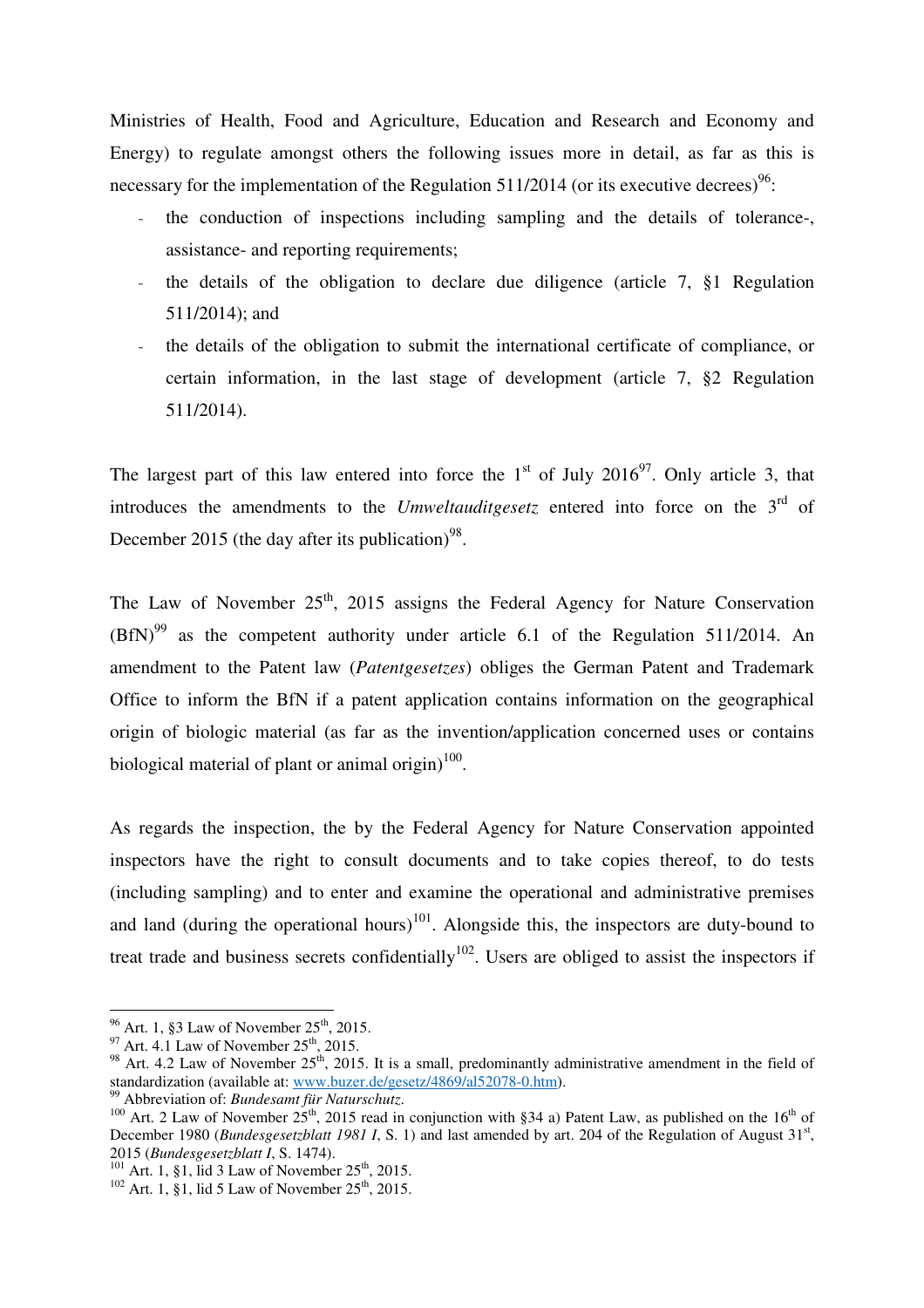they are requested to do so and to submit the necessary documents and samples of genetic resources<sup>103</sup>. However, they may refuse to answer questions, if this would expose themselves or one of their family members at risk of prosecution for committing a crime or  $misdemeanour<sup>104</sup>$ .

Article 1,  $\S 4$  of the Law of November  $25<sup>th</sup>$ , 2015 lists a number of offenses that are to be dealt with by the Federal Agency for Nature Conservation. This involves offenses committed intentionally or negligently and in breach of Article 4, §3 (to not seek or keep the required information -from the beginning of use- or to not transfer this information –timely- to subsequent users) and §6 (to not keep the information relevant to ABS for 20 years after the end of the period of utilisation) and article 7, §2 (to make the declaration of due diligence incomplete, not at all, or not within four weeks after the completion of use, or not provide the international certificate of compliance, or in lack thereof the by article 4, §3, b) and i) to v) and in article 4, §5 of the Regulation 511/2014 required related information, or, at the request of the competent authorities<sup>105</sup>, provide no further evidence).

In addition, the following acts (either intentionally or negligently) are regarded as a breach of the law<sup>106</sup>:

- 1. providing false information or provide the competent authorities not, incomplete or late with the information necessary for the implementation of Regulation 511/2014, the relating executive decrees or this  $law^{107}$ ;
- 2. failing to provide assistance at the request of an inspector with sampling and testing or not, not timely or incomplete delivery of the required samples or submitting false samples $^{108}$ ;
- 3. acting in violation of a seizure (of illegally used genetic resources) or an operating  $ban<sup>109</sup>$ ;
- 4. acting contrary to an ordonnance of the Ministry of Environment, Nature Conservation, Construction and Nuclear Safety, that gives effect to the Regulation or

 $103$  Art. 1, §1, lid 2 and 3 Law of November 25<sup>th</sup>, 2015.

 $104$  Art. 1, §1, lid 4 Law of November 25<sup>th</sup>, 2015.

<sup>&</sup>lt;sup>105</sup> For Germany: the Federal Agency for Nature Conservation.

 $106$  Art. 1, §4.1 Law of November  $25^{th}$ , 2015.

 $107$  In contravention of art. 1, §1.2 Law of November 25<sup>th</sup>, 2015.

<sup>&</sup>lt;sup>108</sup> In contravention of art. 1, §1.3 Law of November  $25<sup>th</sup>$ , 2015.

<sup>&</sup>lt;sup>109</sup> In contravention of art. 1, §2.2 Law of November 25<sup>th</sup>, 2015.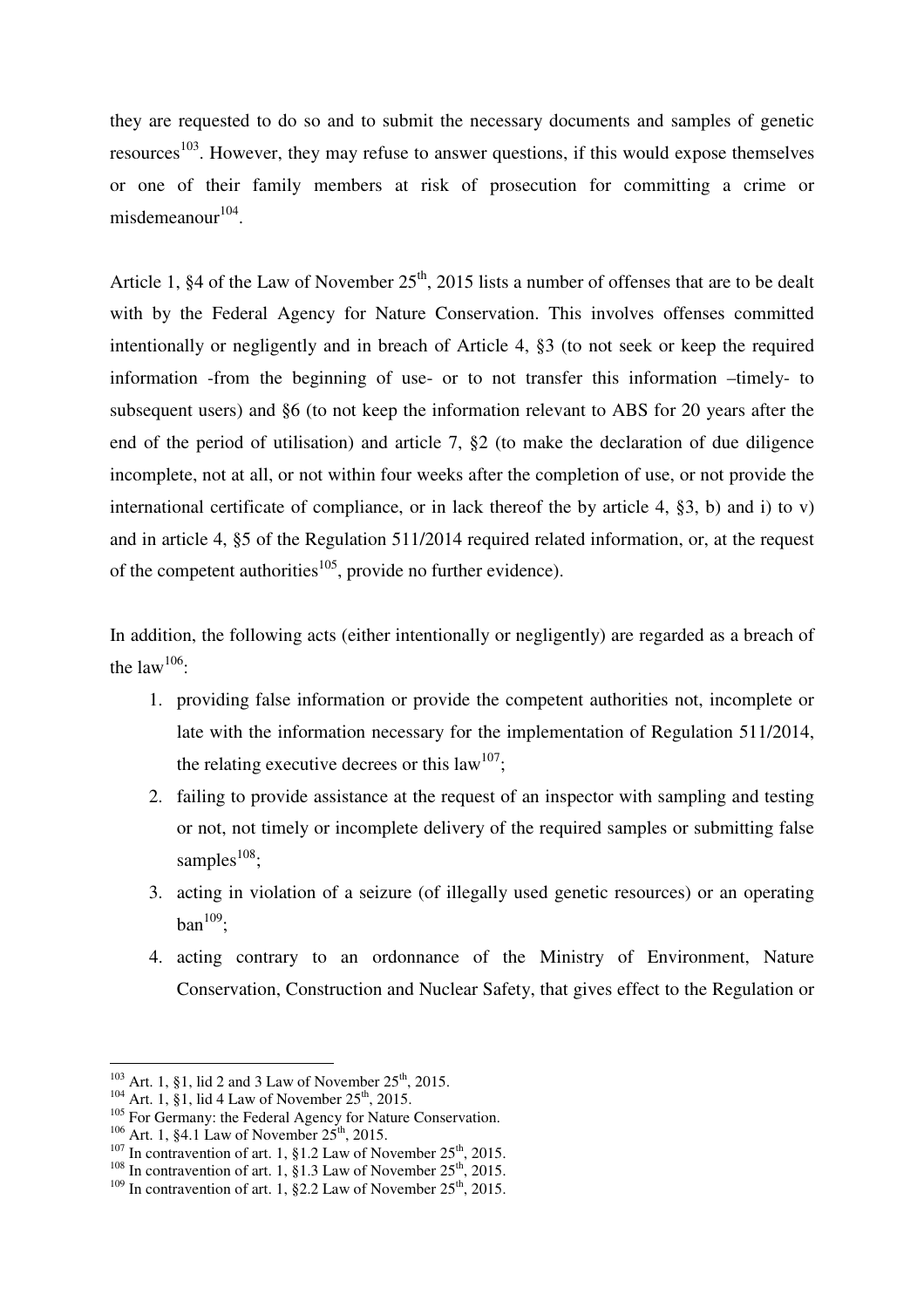one of its executive decrees and regulates certain issues more in detail<sup>110</sup>, such as the obligation to declare due diligence, the obligation to submit the international certificate of compliance or certain information in the final stages of development, the implementation of inspections, including sampling, the obligation for users to allow inspections, to give assistance on request of the inspector and to submit the required samples or information $111$ .

The administrative fine is minimum  $\epsilon$  5 and can, in principle, amount up to maximum  $\epsilon$ 50,000 for an offense committed intentionally<sup>112</sup> and  $\epsilon$  25,000 for an offense of negligence<sup>113</sup>. However, according to article 17, §4 of the Code of Administrative Offences this limit may be exceeded if the financial benefit of non-compliance is higher. The underlying idea is that, to have a warning and a punitive effect, the fine should be higher than the economic benefit resulting from the violation. The severity of the administrative offense and the charge form the basis for the assessment of the administrative fine. Account should also be taken of the financial situation of the offender, except in cases of negligible administrative offenses $^{114}$ .

In addition, article 1,  $\S 2$  of the Law of November  $25<sup>th</sup>$ , 2015 provides the Federal Agency for Nature Conservation with the ability to issue orders, to take illegally used genetic resources into custody, to take remedial measures and to prohibit certain actions or stop the exploitation. Such measures should be suspended when the user complies<sup>115</sup>. The resulting costs are to be borne by the violator $116$ .

## 5.1.4 France

The Law of 8 August 2016 for the Restoration of Biodiversity, Nature and Landscapes (hereafter: Biodiversity Law) has come a long way. It was submitted on March  $26<sup>th</sup>$  of 2014

<sup>&</sup>lt;sup>110</sup> This gives the opportunity to further define violations, once the executive decrees based on art. 5,  $\S$ 5, 7,  $\S$ 6 and §7 and 8 Regulation 511/2014 are available.

<sup>&</sup>lt;sup>111</sup> Art. 1, §3 Law of November  $25<sup>th</sup>$ , 2015.

 $112$  Art. 1, §4.3 Law of November 25<sup>th</sup>, 2015.

<sup>113</sup> Art. 17, §2 Code of Administrative Offences (Gesetz über Ordnungswidrigkeiten) as published on February 19th, 1987, *Bundesgesetzblatt I*, 602, last amended by art. 4 of the Law of May 13th, 2015, *Bundesgesetzblatt I*, 706 (hereafter: Code of Administrative Offences). Art. 17, §2 states that if the law prescribes an administrative fine without distinguishing whether an offense was committed intentionally or by negligence, the fine for the offense by negligence may not exceed half of the prescribed penalty.

<sup>&</sup>lt;sup>114</sup> Art. 17, §1 Code of Administrative Offences.

<sup>115</sup> Art. 1,  $\S 1$  Cour of Administrative Lem

<sup>116</sup> *Id*.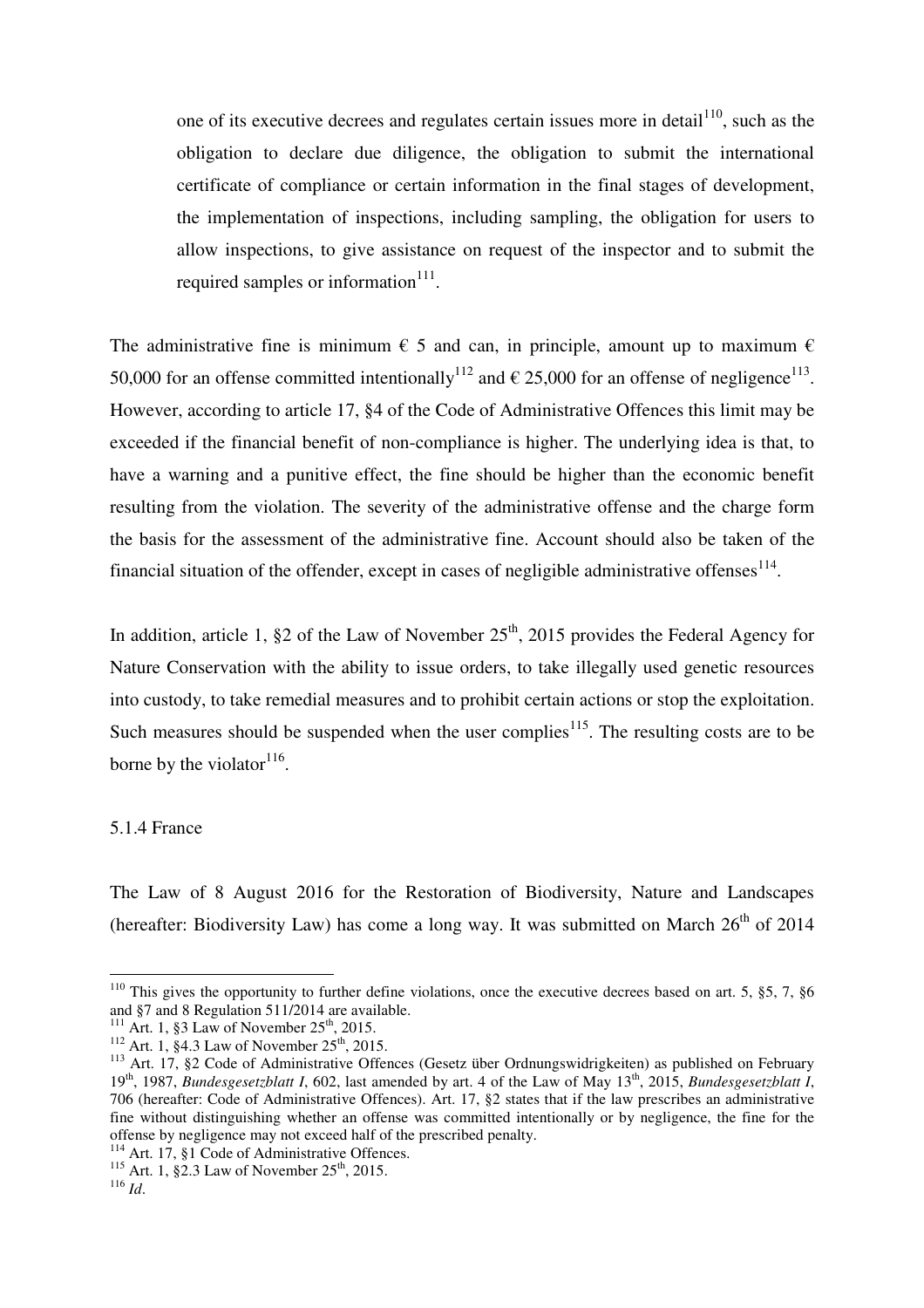and read and discussed twice both in the Parliament and in the Senate. It was modified by committees, and finally adopted on 8 August  $2016^{117}$ . The Law is much broader than just the scope of the Nagoya Protocol and the Regulation 511/2014 and contains mainly amendments and additions to the Environmental Code (c*ode de l'environnement)*, the Civil Code (*code civil)*, the Tax Code (*code général des impôts*), the General Code of Local Authorities (*code général des collectivités territoriales*), the Town Planning Code (*code de l'urbanisme*), the Rural and Maritime Fishing Code (*code rural et de la pêche maritime*)*,* the Forestry Code (*code forestier*) and several other relevant legislation. Given the detailed nature of the Biodiversity Law, we will limit this article to Title V, which regulates the access to genetic resources and the fair and equitable sharing of benefits. It mainly amends the Environmental Code.

To regulate the access to genetic resources, a declaration and permit system is proposed in France<sup>118</sup>. A distinction is made between commercial use of genetic resources, commercial use of traditional knowledge and use to preserve collections, to increase knowledge about biodiversity or valorisation without direct commercial purpose.

To use genetic resources for commercial purposes, it is necessary to obtain a permit from the competent authority prior to the utilisation (such a permit should be delivered within two months after the deposit of the  $MAT$ <sup>119</sup>. The permit may be refused, as far as it is motivated, if:

- the competent authority and the applicant (where appropriate after conciliation) do not agree on the distribution of benefits;
- the proposal for the distribution of benefits from the applicant clearly does not correspond to his potential (financial and technical); or
- the activity or its potential applications risk to affect biodiversity in a significant way by limiting the sustainable use of genetic resources or by exhausting the genetic  $resources<sup>120</sup>$ .

<sup>&</sup>lt;sup>117</sup> For an overview of the legislative procedure and documents see: www.senat.fr/dossier-legislatif/pjl14-359.html#block-timeline.

 $\frac{118}{118}$  Art. 37 (amending L.412-7 and following) Biodiversity Law.

<sup>119</sup> Art. 37 (amending L.  $112 + 3$ ) Biodiversity Law.

 $120$  Art. 37 (amending L. 412-8, IV) Biodiversity Law.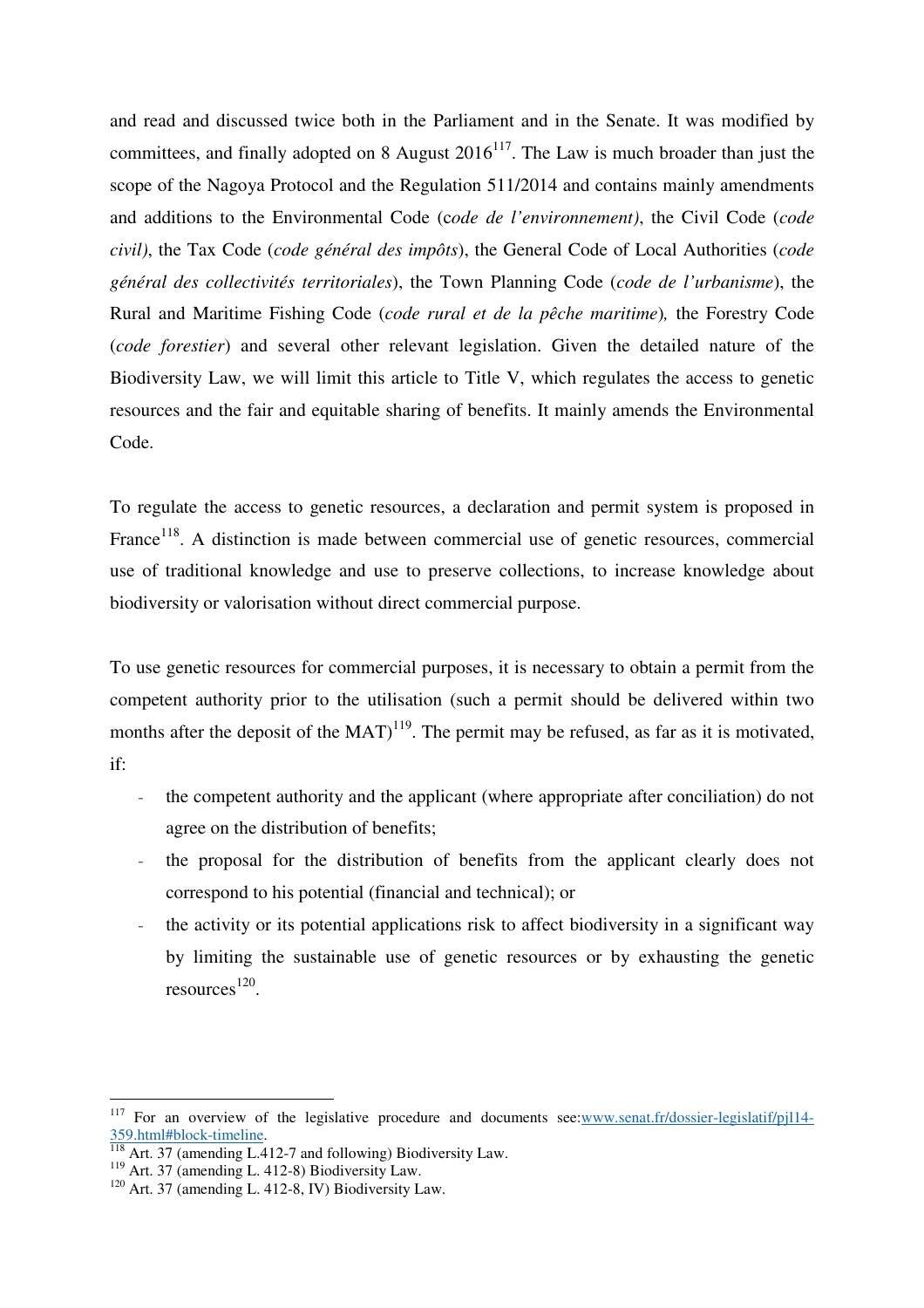A permit to use traditional knowledge related to genetic resources can only be obtained in accordance with the procedure laid down in article 37 (L. 412-10 to. L. 412-14) Biodiversity Law<sup>121</sup>. This procedure intends to ensure the knowledgeable prior informed consent (PIC) of the communities concerned, by appointing a legal entity of public law in every indigenous community. This entity is, among other things, responsible for the organization of the public consultation and the negotiation and signing of the contract for the distribution of benefits (and -if necessary- to manage the issues obtained on the basis of the contract) $^{122}$ .

A simple declaration suffices for the use of genetic resources or related traditional knowledge with the purpose of conserving biodiversity in collections, increasing knowledge about biodiversity, or valorisation without direct commercial purpose<sup>123</sup>. The same applies to the use of genetic resources in case of an emergency in which human-, plant- or animal health is at stake.

No specific inspectorate is designated to monitor the compliance with Regulation 511/2014. Instead, all officials who may come into contact with this matter in the effectuation of their research and investigative missions, are designated as competent to investigate breaches of the legislation implementing the Nagoya Protocol and the Regulation  $511/2014^{124}$ . Thus, inter alia, the customs officers, the sworn inspectors of regional nature parks and the coast guard, but also the sworn officers appointed by the Minister of Defence are competent.

In terms of sanctions, the Biodiversity Law is developed remarkably detailed. Failing to seek, keep or transfer information on access and benefit-sharing of genetic resources/traditional knowledge to subsequent users is punishable with one year imprisonment and  $\epsilon$  150.000 fine $^{125}$ .

The same sanction applies to the use of genetic resources/traditional knowledge without submitting the (by article 4.3 of the Regulation 511/2014) required documents, except for commercial use, in that case the fine is increased to  $\epsilon$  1.000.000<sup>126</sup>. The physical or legal persons who commit such offenses may -as additional sanction- be banned to submit a permit

<sup>&</sup>lt;sup>121</sup> Art. 37 (amending L. 412-9) Biodiversity Law.

 $122$  Art. 37 (amending L. 412-10) Biodiversity Law.

<sup>&</sup>lt;sup>123</sup> Art. 37 (amending L. 412-7) Biodiversity Law.

 $124$  Art. 38 (amending L. 415-1) Biodiversity Law.

 $125$  Art. 39 (amending L. 415-3-1, I) Biodiversity Law.

 $126$  Art. 39 (amending L. 415-3-1, I) Biodiversity Law.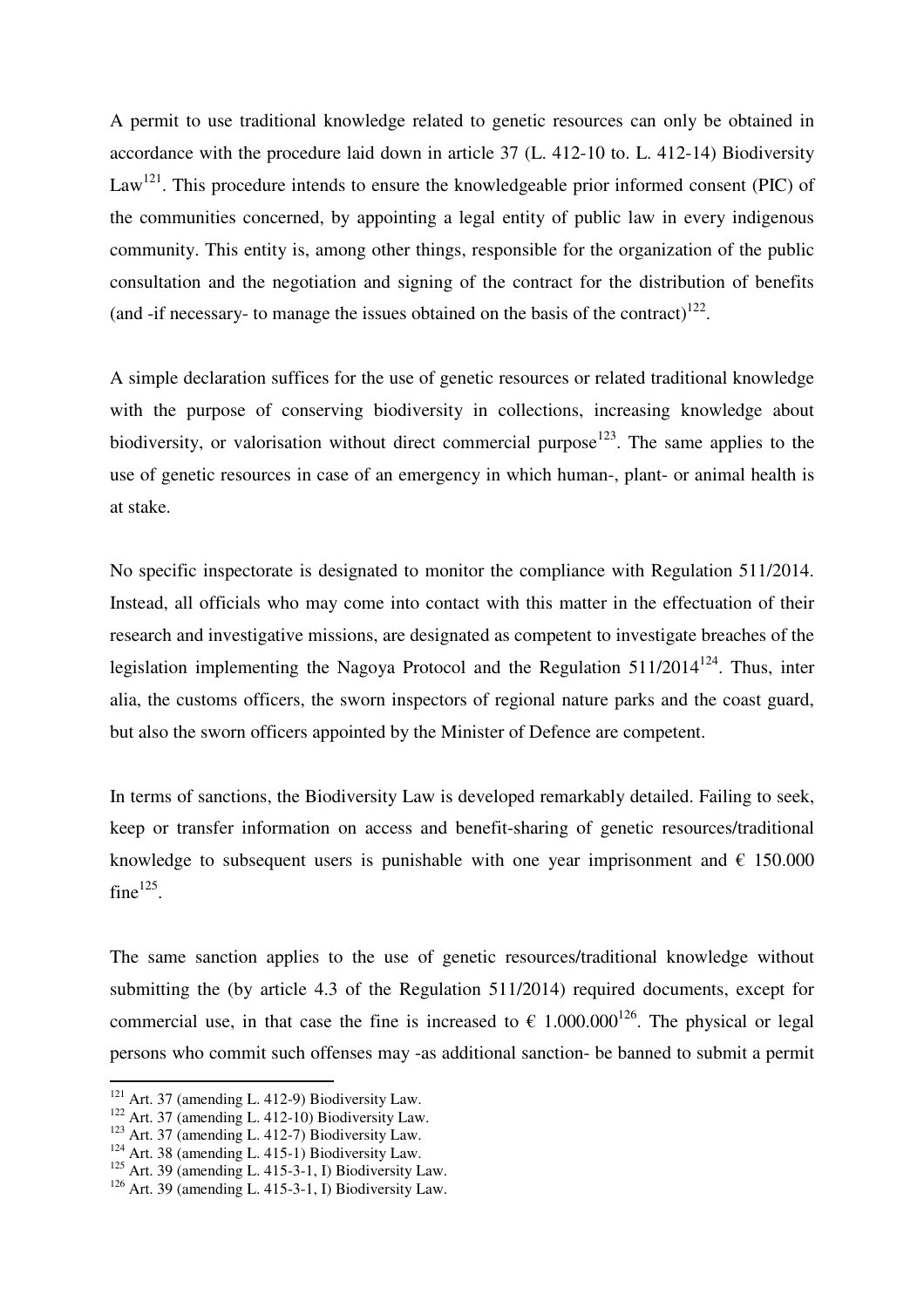application for access to genetic resources (or certain categories thereof) and traditional knowledge with a commercial purpose<sup>127</sup>. This applies for a maximum period of 5 years<sup>128</sup>.

A prison sentence of two years and a fine of  $\epsilon$  100.000 are set<sup>129</sup> for the illegal continuation of an activity, the exploitation of an installation or the realization of works for which a permit or a notification is required or for which a derogation regime applies (as provided in L. 412-1 and L. 412-7 to 412-16) without complying with the notice of default or the order for regularization of the competent administrative authority within the time limit set by this authority<sup>130</sup>. If, at the end of this term, a user still has not complied with the order, the competent authorities may $^{131}$ :

- 1. oblige him to pay a sum -equal to the costs of the preconceived works- that will be returned if and as far as those works are carried out (appeal against this measure does not suspend it):
- 2. carry out the imposed measures on behalf of the user and at his expense (the paid sum may be used for this purpose);
- 3. close down works or activities until the imposed conditions are met and take conservation measures at the expense of the user;
- 4. impose an additional fine of  $\epsilon$  15.000 as well as a penalty of  $\epsilon$  1.500 per day, counting from the day of notification until the imposed conditions are met.

The fines and penalties should be proportionate to the seriousness of the infringement and, inter alia, take into account the extent to which the environment might be disturbed by the infringement. The sanctions cannot be imposed more than one year after the determination of the infringement and only after the person concerned was informed that he (within a certain period) may submit his findings $^{132}$ .

In addition, the closure or suspension of facilities or activities, the permanent shutdown of activities and the recovery in the original condition may be ordered<sup>133</sup>. In emergency

<sup>127</sup> Art. 39 (amending art. L. 415-3-1, II) Biodiversity Law.

<sup>128</sup> *Id.*

 $129$  Art. 40 (amending art. L. 173-2, II) Biodiversity Law.

<sup>&</sup>lt;sup>130</sup> In the application of art. L. 171-7 or L. 171-8 Environmental Code, last amended on the  $23<sup>th</sup>$  of April 2016, available at: www.legifrance.gouv.fr/affichCode.do?cidTexte=LEGITEXT000006074220

<sup>&</sup>lt;sup>131</sup> Art. L. 171-8, II Environmental Code.

<sup>132</sup> *Id*.

<sup>&</sup>lt;sup>133</sup> Art. L. 171-7 Environmental Code.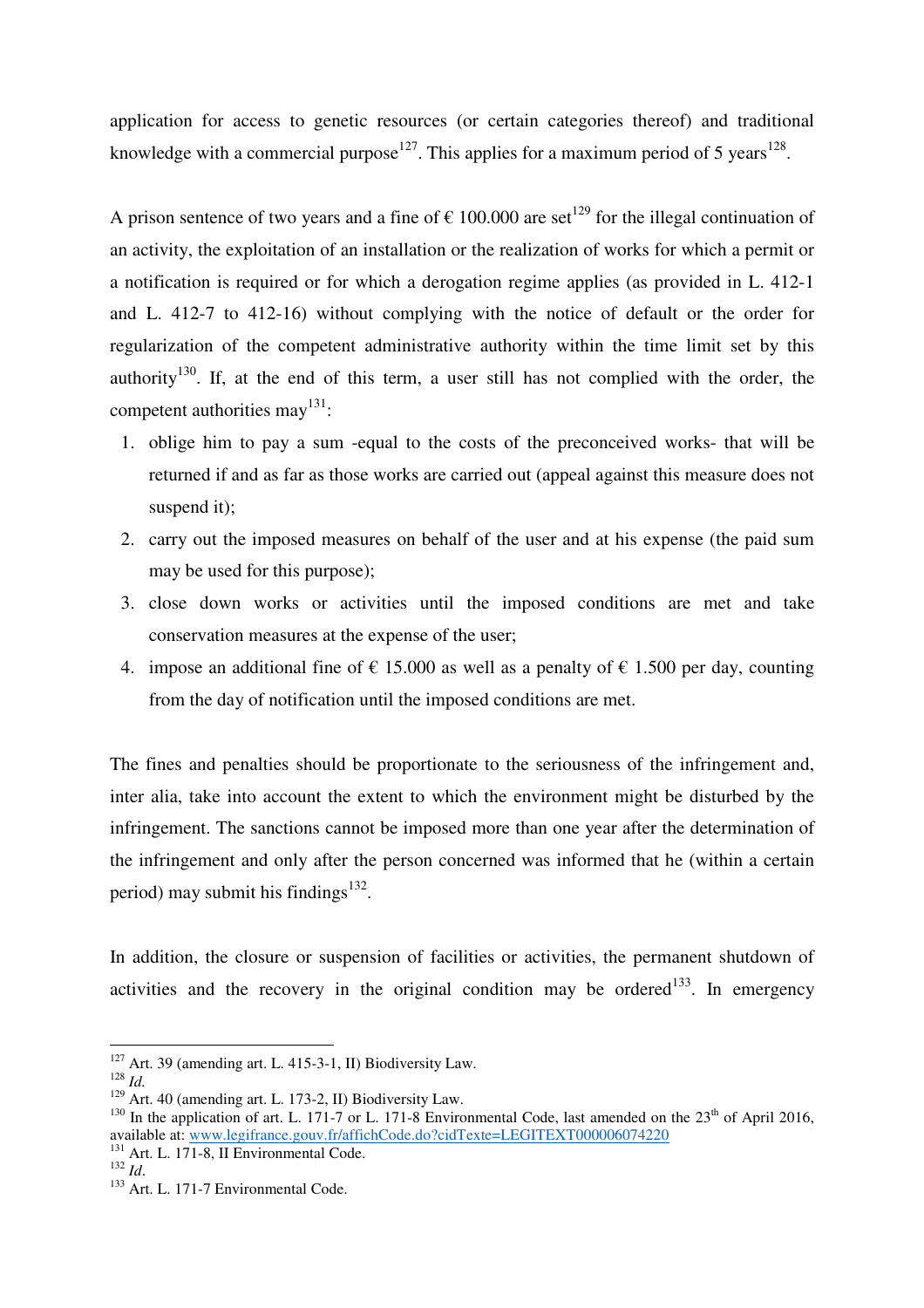situations, the competent authority may take the necessary measures to prevent major risks to health, public safety or the environment<sup>134</sup>.

#### 5.1.5 Belgium

As it comes to Belgium, it is not coincidentally the fifth and last country to be discussed in this article. A look at the state of affairs in neighbouring member states reveals that Belgium is lagging behind. While Regulation 511/2014 is directly applicable in Belgium since October 2015, no official steps have been taken to provide for its implementation. The Royal Belgian Institute of Natural Sciences has been appointed as national focal point $135$ , but as regards the competent national authority<sup>136</sup> it remains -up to now- conspicuously silent.

It may be clear that the transposition of the obligations under the Nagoya Protocol and the Regulation 511/2014 in Belgium, gives rise to a number of questions. The most important thereof is undoubtedly: Which is the competent authority? And thus: Who will implement the Nagoya Protocol and the Regulation 511/2014 at the domestic level?

As a consequence of the jurisdictional federalism<sup>137</sup>, the demarcation of competences (in competence overlapping issues) in Belgium is often a thorny issue<sup>138</sup>. The question whether the federal state or the regional authorities (communities or regions) are competent, seems to be more prominent than in Germany, where functional federalism assigns the legislative power to the federal state, whereas the regions are competent for the execution(al legislation) at the regional level<sup>139</sup>.

 $\overline{a}$ 

<sup>139</sup> *H. Matthijs & M. T. Jans*, Bestuurswetenschappen, de overheid: instellingen en beleid, 2005, pp. 108-109.

<sup>&</sup>lt;sup>134</sup> Art. L. 171-8, I Environmental Code.

 $\frac{135 \text{ WWW.cbd.int/doc/lists/nfp-abs.pdf}}{$ 

<sup>136</sup> Prescribed by art. 13.2 NP.

<sup>&</sup>lt;sup>137</sup> This means that the competences are divided into packets and contain both the competence to issue regulations and the competence to implement and enforce these regulations. The reason behind this is to ensure maximum independence between the different authorities. See: *H. Matthijs & M. T. Jans*, Bestuurswetenschappen, de overheid: instellingen en beleid, 2005, pp. 108-109.

<sup>&</sup>lt;sup>138</sup> With around twenty cases per year, the litigation regarding distribution of powers forms at present only a small proportion of the decisions of the Constitutional Court. See: *R. Moerenhout*, De rechtspraak van het Arbitragehof in 1998. Bevoegdheid en rechtspleging, TBP 1999, p. 46; *A. Alen*, Twintig jaar rechtspraak van het Arbitragehof, TBP 2005, pp. 209-226; *R. Moerenhout*, Rechtspraakoverzicht Grondwettelijk Hof 2008, Bevoegdheid en rechtspleging, TBP 2009, p. 515; *R. Moerenhout*, Rechtspraakoverzicht Grondwettelijk Hof 2012, Bevoegdheid en rechtspleging, TBP 2014, p. 69.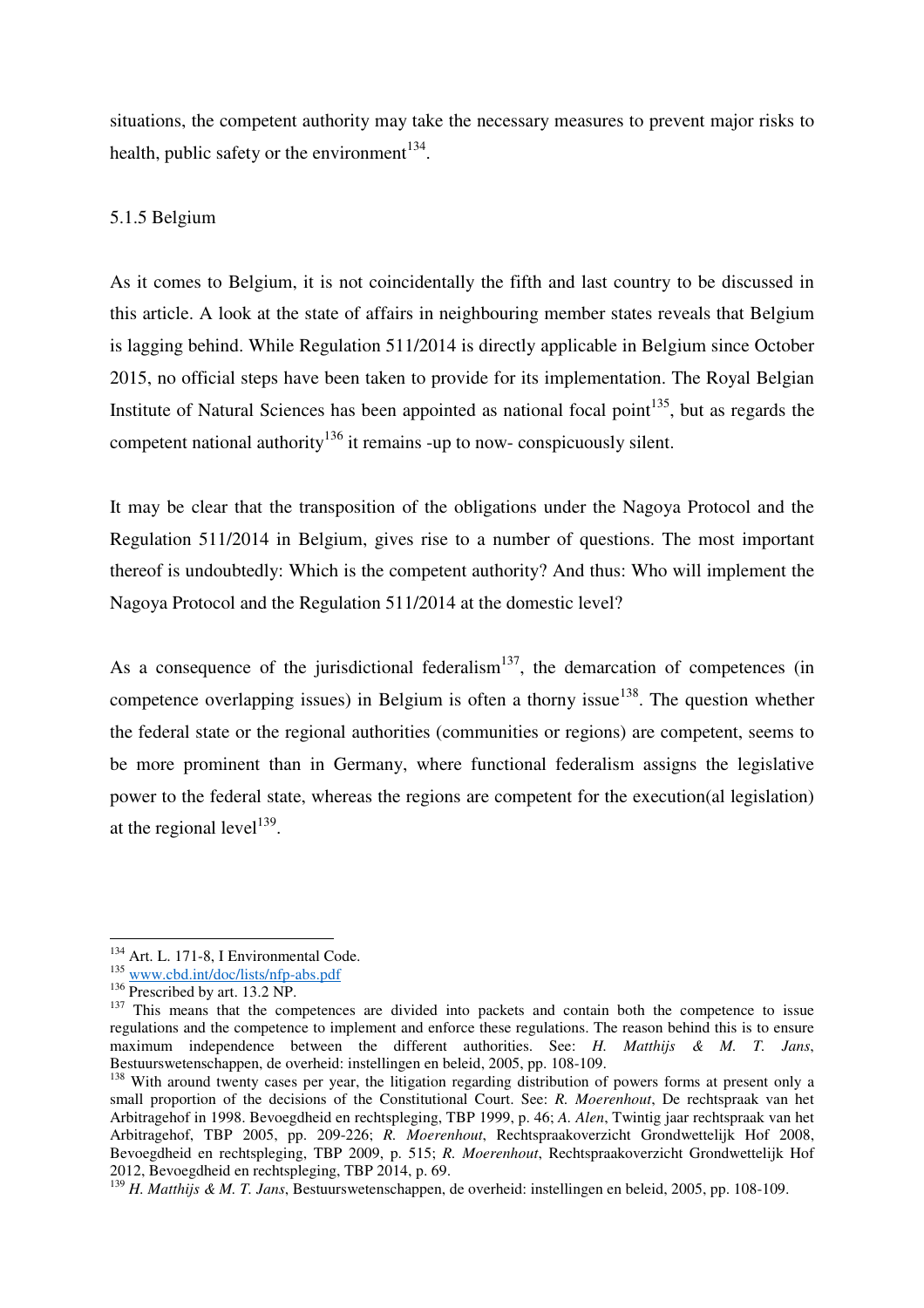Given that the Nagoya Protocol touches upon several diverging matters, it may not be surprising that the competent authorities for each of these matters (nature-science-economyagriculture-...), claim the right to regulate the issue. The use of genetic resources is indeed widespread in various sectors: from applications in the pharmaceutical industry to, among others, biotechnology, food and cosmetics. Because the competences over these sectors are divided among the federal state (responsible for science and economy), the regions (responsible for nature, agriculture and environment) and the communities (responsible for scientific research and education), this easily leads to a temporary impasse with retardation as a consequence. And in fact the tangle is twofold. Not only is there disagreement possible about which is the competent authority (federal vs regional) but also within the authorities it remains unclear which are the competent policy areas (nature vs agriculture) $140$ .

In order to determine in the competences *in casu* we need in the first place to look at the Nagoya Protocol and by extension at the CBD. As the objectives set out in the Protocol determine the internal distribution of competences. As its name says, the objective of the Nagoya Protocol is the fair and equitable sharing of benefits arising from the use of genetic resources. In the introduction we already stressed that this fits within the framework of the protection and conservation of biodiversity, since the protocol is the implementation of the third objective of the CBD<sup>141</sup>. Moreover, the Protocol was negotiated and approved by the Flemish Minister for Nature and Environment (and co-approved by the Flemish Minister-President). The Regulation 511/2014 has its legal basis in article 192,  $\S1$  TFEU<sup>142</sup>, which includes the environmental competence of the European Union. Taking this into account, it is rather logical that the subject matter falls within the competence of the Minister of Nature.

We may therefore assume that the Regions, based on their competence for nature protection and conservation (article 6, §1, III,  $2^{\circ}$  BWHI<sup>143</sup>), are competent to promulgate regulations to implement the Nagoya Protocol and the Regulation 511/2014. However, an important comment needs to be made. This legislation will after all, and even mainly, have an impact on other policy areas. Scientific research on genetic resources or that makes use of genetic

<sup>&</sup>lt;sup>140</sup> As both the Department of Agriculture and the Department of Nature claim to be the competent authority on the regional level.

<sup>&</sup>lt;sup>141</sup> See No. 3.

 $142$  Treaty on the Functioning of the European Union.

<sup>&</sup>lt;sup>143</sup> Abbreviation of "Bijzondere Wet Hervorming Instellingen": Special Law of August  $8<sup>th</sup>$ , 1980 on institutional reform,  $BS$  15<sup>th</sup> of August 1980.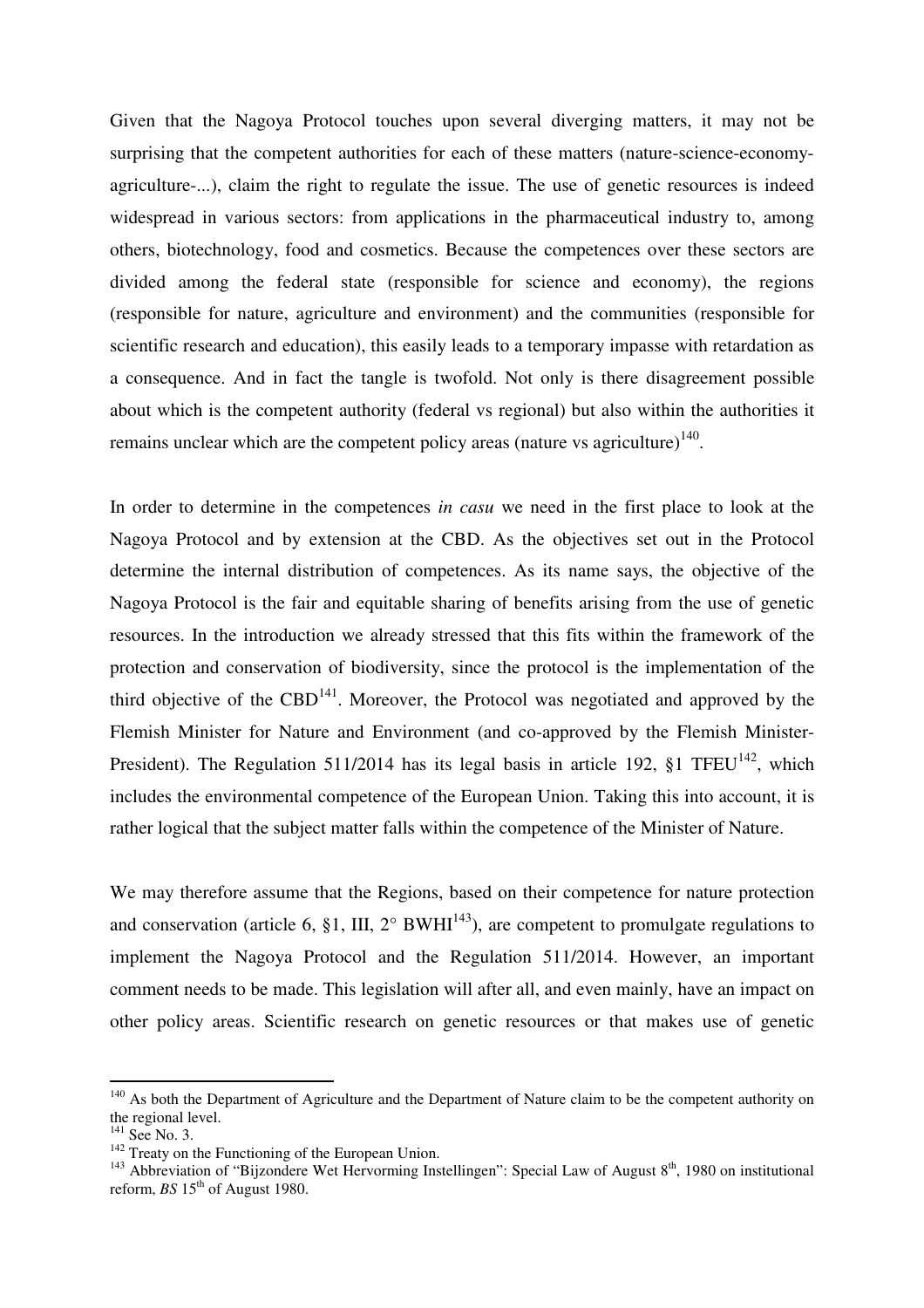resources will for example be affected by this legislation, but also the production of medicines or cosmetics based on genetic resources will be affected by the new regulations.

It would lead us to far to discuss the Belgian division of competences for this matter thoroughly. Instead we would like to put emphasis on a possible solution.

Though several scenarios are possible, a cooperation agreement seems to be the most appropriate solution, seen the complex interconnectedness. In such a cooperation agreement the regions, the communities and the federal state may clearly define their competences and agree on a common policy. Existing cooperation agreements on other issues could serve as an example for an ABS-cooperation agreement. Depending on the priorities, the cooperation agreement on the transit of waste<sup>144</sup>, or the REACH<sup>145</sup> and Seveso  $III^{146}$  cooperation agreements would be more suitable. The first one assures more uniformity and efficiency as it gives more responsibility to the federal state and less discretionary power to the regional level (consequently, less administration and coordination will be necessary). Whilst the other two leave more discretionary power to the regional authorities (to install their own inspection and sanctioning system), guaranteeing that the division of competences is respected. As a consequence, the REACH and Seveso III cooperation agreements require more coordination and conflicts of competences cannot be ruled out. Though, the superordinate consultation bodies<sup>147</sup> these establish, are likely to give an adequate answer to this problem.

#### *5.2 Comparative law*

 $\overline{a}$ 

As regards the competent authority, we see that the transposition of Regulation 511/2014 in the United Kingdom is done by DEFRA (the Department of Environment, Food and Rural Affairs) and NMRO (the National Measurement and Regulation Office). While in France, the

<sup>&</sup>lt;sup>144</sup> Cooperation Agreement of the 26<sup>th</sup> of October between the Federal State, the Region of Flanders, the Region of Wallonia and the Brussels Capital Region, concerning the coordination of the policy on import, export and transit of waste, *BS* 13<sup>th</sup> of December 1995.

<sup>&</sup>lt;sup>145</sup> Cooperation Agreement of the  $17<sup>th</sup>$  of October 2011 between the Federal State, the Region of Flanders, the Region of Wallonia and the Brussels Capital Region, concerning the registration, evaluation, authorisation and restrictions with respect to chemicals, *BS* 14th of March 2012 (hereafter: REACH cooperation agreement).

<sup>&</sup>lt;sup>146</sup> Cooperation Agreement of the  $5<sup>th</sup>$  of June 2015 between the Federal State, the Region of Flanders, the Region of Wallonia and the Brussels Capital Region, concerning the control of hazards caused by major accidents involving dangerous substances,  $\overline{BS}$  20<sup>th</sup> of August 2015 (hereafter: Seveso III cooperation agreement).

<sup>&</sup>lt;sup>147</sup> For the REACH cooperation agreement the Committee REACH and the Forum National REACH may serve as superordinate consultation bodies, whereas for the Seveso III cooperation agreement this function is performed by the Cooperation Committee Seveso Helsinki.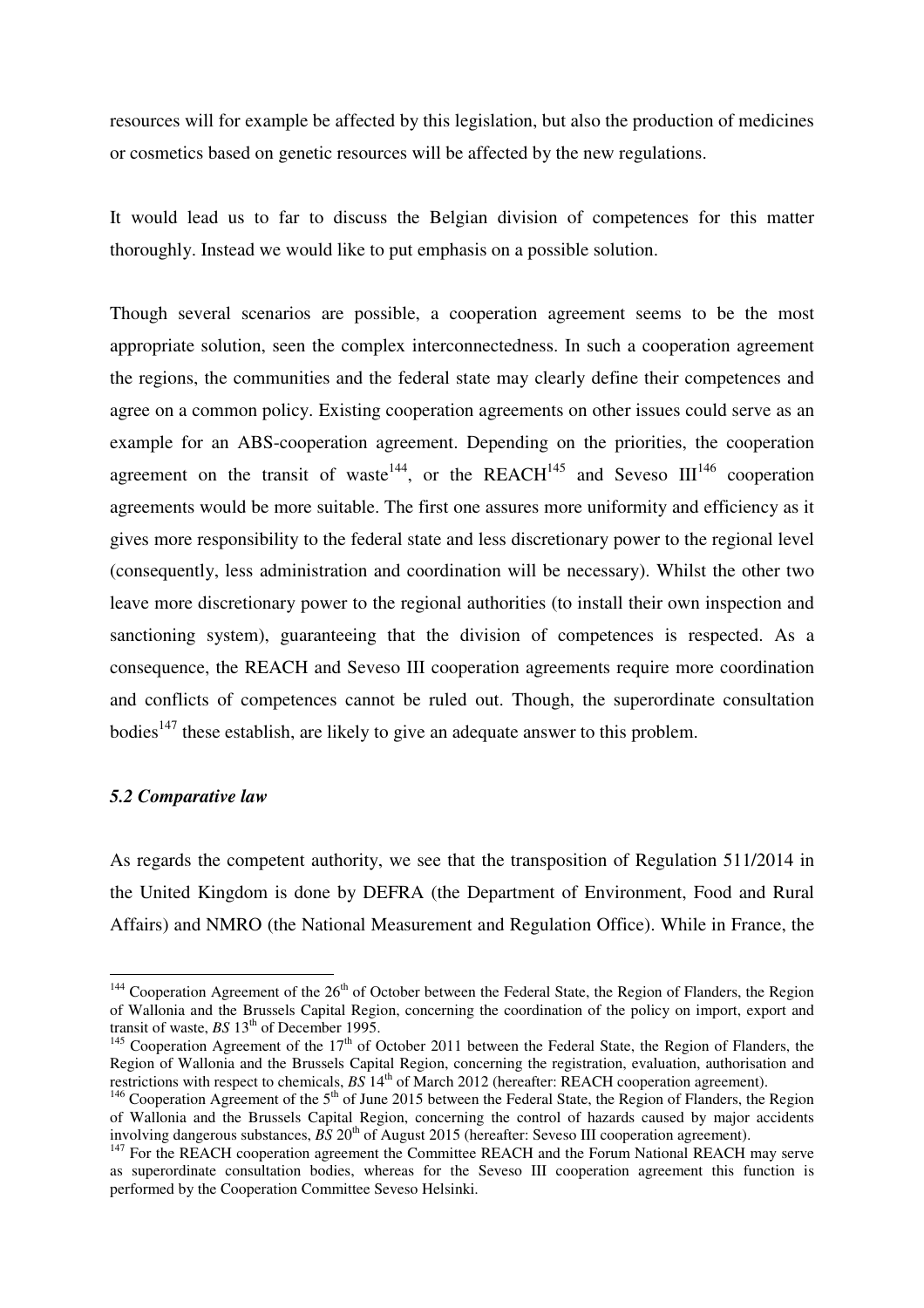Ministry of Ecology, Sustainable Development and Energy is responsible for the implementation and in Germany it is the Ministry of Environment, Nature Conservation, Building and Nuclear Safety (BMUB). In the Netherlands, by way of contrast, the Ministry of Economy is appointed as the competent authority in this matter.

Most of the countries under review introduced a relatively brief law to implement the Regulation 511/2014 and left it to the regional level or the Ministry to further work out the details in a decree or a ministerial decision. In France however, both the scope and the sanctions are fully delineated and defined in the law.

The Netherlands and Germany appointed one inspectorate for the supervision of the compliance with the implementation of Regulation 511/2014. The United Kingdom did not yet officially designate a competent supervisory authority. France, on the other hand, chose to empower all the inspectors that potentially come into contact with the use of genetic resources as the competent supervisory authority.

The advantage of the French approach is that the extra workload (caused by the extra inspections to supervise compliance with the Nagoya Protocol) is spread. Because inspections are carried out in several sectors and by more inspectors. Indeed, it seems logical and efficient to use the already existing checkpoints (for monitoring compliance with other regulations) that are likely to come into contact with genetic resources and/or traditional knowledge about these resources, and to effectively involve these checkpoints in the control chain.

On the other hand, this way of working requires more coordination, which makes it more difficult to control as in one plan drawn up on the basis of a risk-based approach. Moreover, such a system may lead to less specialization (about this matter) within the inspectorate and allow for a difference in the carrying out of the inspections. While, a (more) uniform method of inspecting, by one and the same inspectorate, allows a higher level of specialization and probably creates more legal certainty. For those reasons giving the responsibility to one inspectorate might be desirable.

Remarkably, France is the only state (of the five reviewed member states) that introduces a licensing system. This system allows a far-reaching control over the commercial use of genetic resources and traditional knowledge, and provides the government more leverage to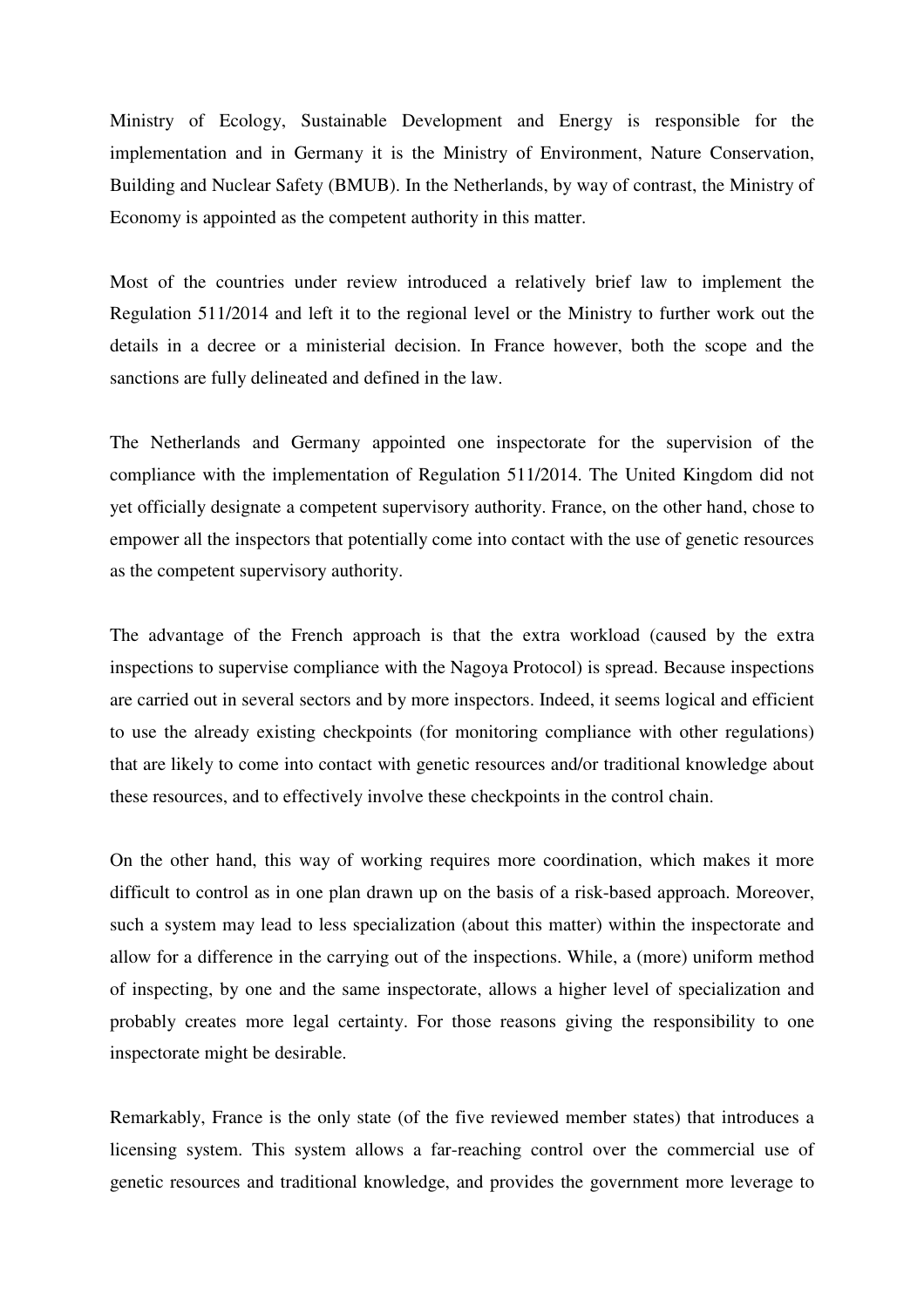negotiate a fair distribution of benefits. A possible disadvantage of the licensing system is that it will render the use of genetic resources cumbersome for the users. As they shall, instead of having to make a simple declaration, have to apply for authorisation, which will likely be more time-consuming.

Concerning the sanctioning system, the emphasis in each of the five member states is different. The United Kingdom and Germany tackle situations of non-compliance mainly administrative, while the Netherlands and France regard criminal enforcement as the line to follow. It is striking that the German Law of the  $25<sup>th</sup>$  of November 2015 even only requires administrative penalties, including for acts such as falsifying information or failure to provide assistance at the request of an inspector. This is quite far-reaching compared to the other member states, where certain behaviours (such as obstruction of inspectors and falsifying information) are generally made punishable.

A brief comparison between the types of sanctions and enforcement measures in the member states concerned learns us that there is not so much difference in this field. About each of them applies a fine and/or imprisonment to non-compliance with the rules implementing the Regulation 511/2014. Those sanctions are regularly supplemented with the possibility to deprive benefits arising from the noncompliance or to impose remedial action or compensation, and often the ability to impose a penalty is established.

However, there are some unique sanctions, which are inherent to the legal order of member states. One of these is the French prohibition to apply for a license in the light of commercial use of (certain categories of) genetic resources and associated traditional knowledge for a maximum period of 5 years<sup>148</sup>. Another example is the compliance notice in the UK<sup>149</sup>. The compliance notice offers an interesting tool in the sense that it creates certainty for users in what they are expected to do.

Having a look at the scale of the sanctions, a comparison is hard to make as some member states classify a certain conduct as a crime, while others classify the same conduct as an administrative offense. While in some member states there's no agreement upon any sanctioning system yet. However, it is interesting to see that in the Netherlands for example, a

 $148$  Art. 20 (art. L. 415-3-1, II) Biodiversity Law.

<sup>&</sup>lt;sup>149</sup> Civil sanctions, part 1, Statutory Instrument No. 821.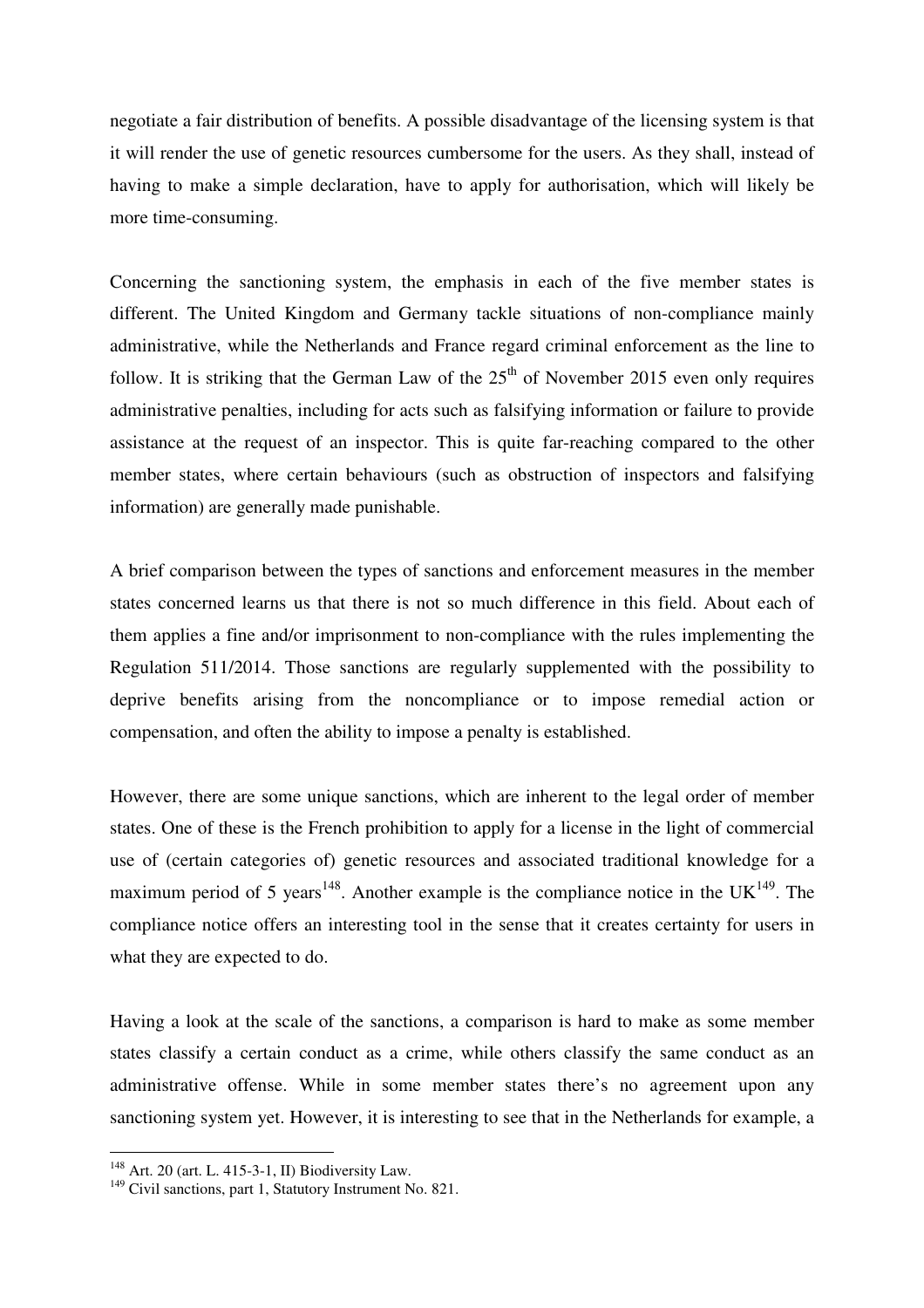different amount of fines is set, depending on whether the accused is a natural or a legal person<sup>150</sup>. And in France no margin of appreciation is left to the judge, as a very detailed legislation defines fixed amounts of fines for specific infringements<sup>151</sup>.

## *5.3 Issues arising from the implementation*

As mentioned above briefly, parties to the Nagoya Protocol encounter a lot of ambiguities when transposing the Nagoya Protocol into national law. An important part thereof stems from inadequate or incomplete definitions of key concepts. For example, "traditional knowledge related to genetic resources" is a concept that appears in almost every core provision of the Protocol, yet the Protocol, nor the CBD includes a definition of  $it^{152}$ . The same is true for the notion "sovereignty", which reserves both in the Nagoya Protocol and in the Regulation 511/2014 a broad regulatory competence for the parties. The absence of an internationally recognized definition of those concepts, renders it almost impossible for state parties to delineate and fulfil their obligations under the Nagoya Protocol and Regulation 511/2014.

Further, wordings as "as appropriate" and "in accordance with domestic law" give more discretionary power to the parties and render the obligations less clearly defined. Which in turn can lead to less legal certainty.

It also remains vague from which date the protocol applies. Especially the situation in which access to genetic resources or traditional knowledge was obtained after the entry into force of the CBD, but before the entry into force of the Nagoya Protocol, creates confusion. On the one hand it could be argued that access that took place before the entry into force of the Nagoya Protocol, constitutes an act or a situation that ceased to exist before the entry into force of the Protocol and consequently does not fall within the temporal scope of the protocol. On the other hand, article 3 of the Nagoya Protocol, which determines the scope of the Nagoya Protocol, applies to genetic resources that fall within the scope of Article 15  $\text{CBD}^{153}$ . This article requires since 1993 PIC for access (with the purpose of utilisation) to genetic

<sup>&</sup>lt;sup>150</sup> See No. 46 and 47.

 $151$  See No. 61 and 62.

<sup>&</sup>lt;sup>152</sup> See No. 28-30.

<sup>&</sup>lt;sup>153</sup> *IUCN*, An Explanatory Guide to the Nagoya Protocol on Access and Benefit-sharing, 2012, p. 72.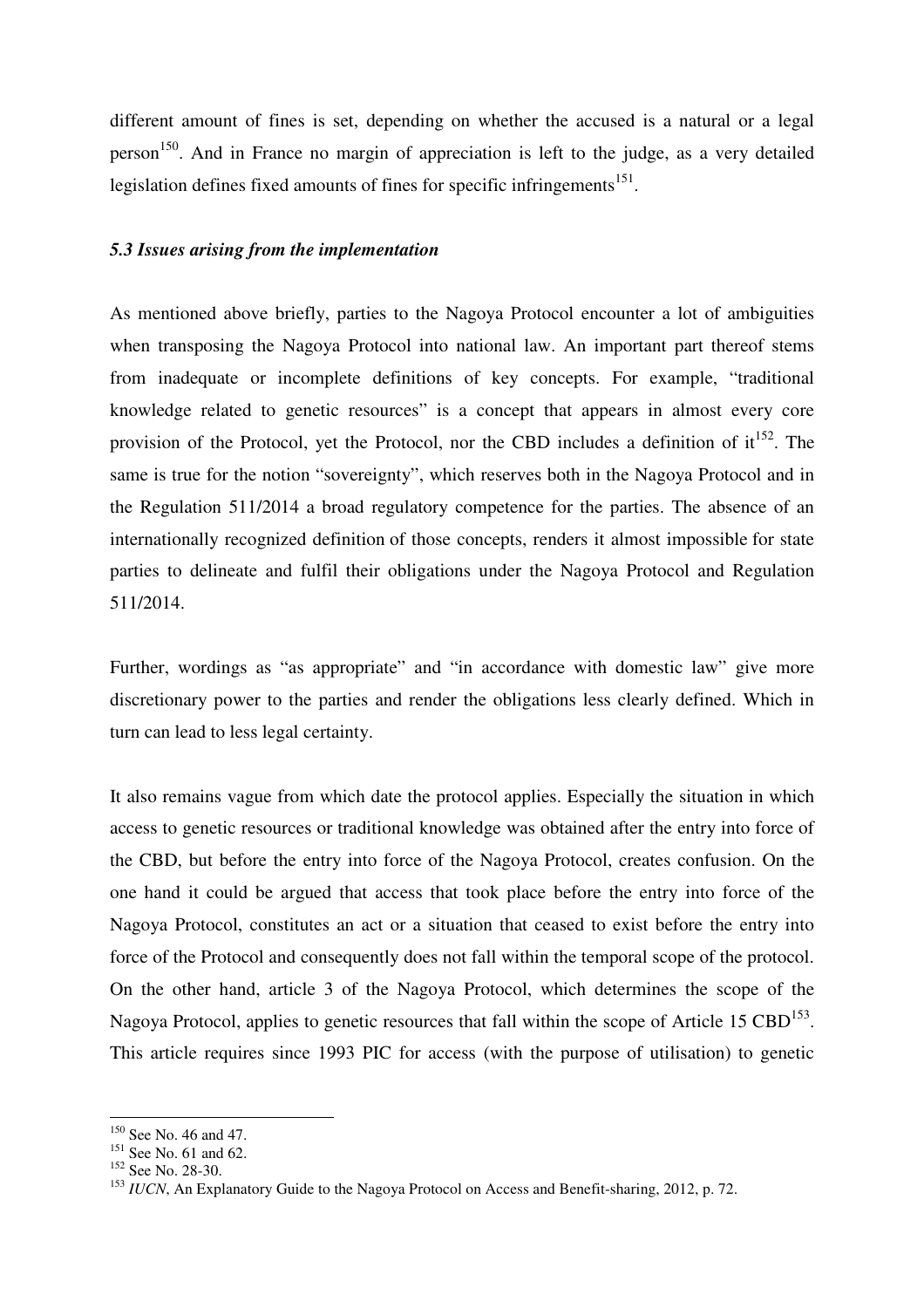resources, it also requires benefits, arising from research and development, commercial and other uses of genetic resources, to be shared<sup>154</sup>.

Usually it is assumed that, with regard to "access", the Nagoya Protocol applies to genetic resources and traditional knowledge to which access was sought after its entry into force. This often leads to the conclusion that the same is true as regards "benefit-sharing"  $155$ . This is, however, not necessarily the case. More precisely, it is possible that genetic resources or traditional knowledge to which access was obtained before the entry into force of the Nagoya Protocol, are continued to be used after its entry into force. And such situations cannot be excluded from the conditions set out in article  $5^{156}$ . The Protocol is, for example, not applicable to existing patents that are based on traditional knowledge, but as soon as these patents expire, the Nagoya Protocol requires PIC or involvement and consent from the indigenous and local communities concerned, if the traditional knowledge on which the patent was based would continue to be used.

In contrast to the Protocol, the scope of the Regulation 511/2014 is clearly defined. Article 2.1 states explicitly that the Regulation only applies to genetic resources and traditional knowledge to which access was obtained after its entry into force. Yet, it is questionable whether this narrow scope is consistent with the Nagoya Protocol.

## **6. Conclusion**

Although the Nagoya Protocol is an important step forward for the protection of biodiversity and the fight against biopiracy, it may be clear that it is a compromise text, with all the issues arising therefrom. The lack of a clear definition and the high level of discretionary powers afforded to the state parties, obstructs a uniform and efficient implementation.

For the European Union, Regulation 511/2014 picks up the pieces as regards uniformity by imposing the same user obligations for all the member states and by establishing a common monitoring system. But also Regulation 511/2014 drops a few stiches in the clear delineation

<sup>&</sup>lt;sup>154</sup> Art. 15.5 and 15.7 CBD.

<sup>155</sup> *M. Buck & C. Hamilton*, The Nagoya Protocol on Access to Genetic Resources and the Fair and Equitable Sharing of Benefits Arising from their Utilization to the Convention on Biological Diversity*,* 2011, p. 57. <sup>156</sup> *IUCN*, An Explanatory Guide to the Nagoya Protocol on Access and Benefit-sharing, 2012, p. 90.